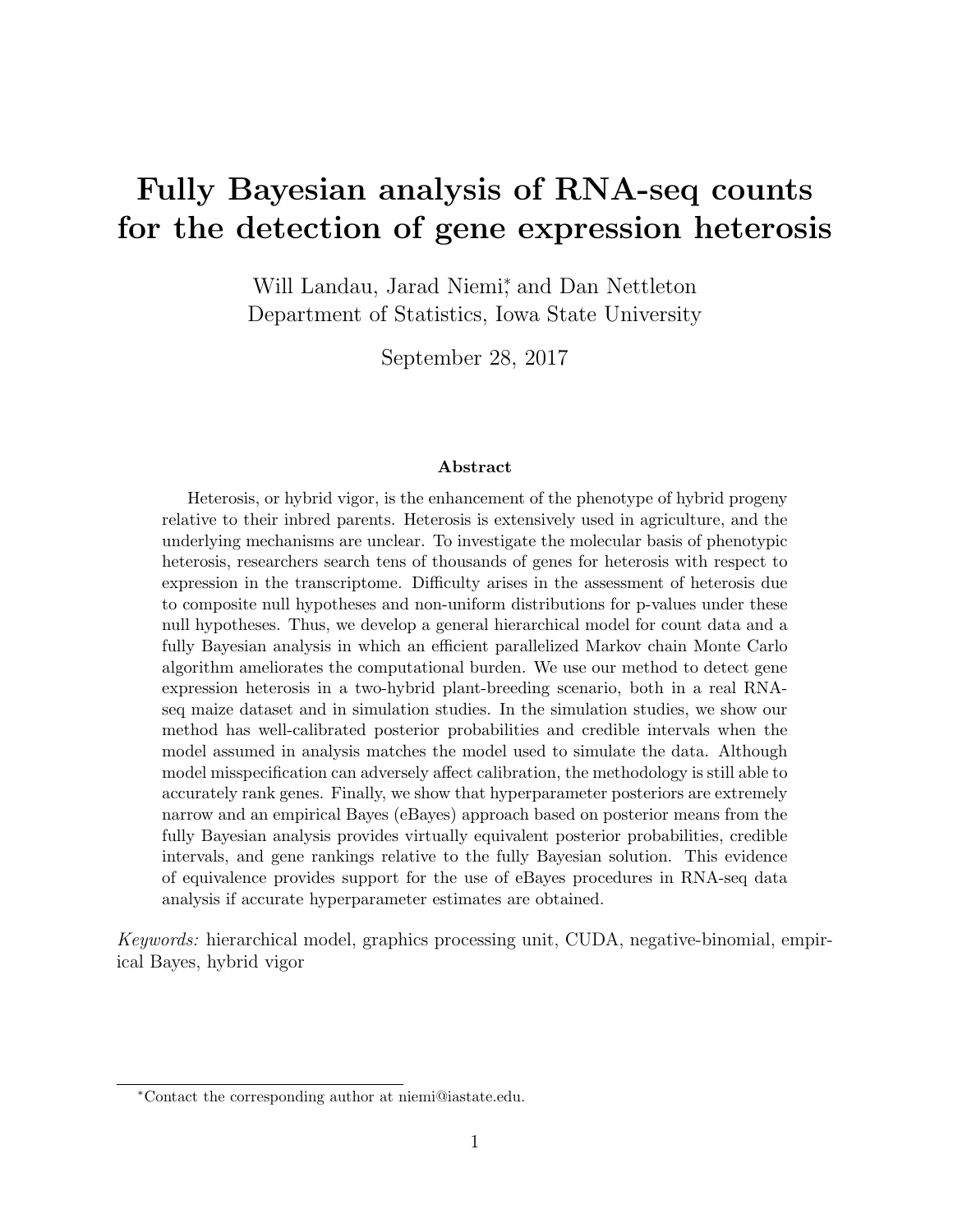## 1 Introduction

Heterosis, or hybrid vigor, is the biological phenomenon in which hybrid progeny surpasses each of its inbred parents with respect to some characteristic. Ever since Darwin (1876) documented heterosis, the term has usually referred to traits at the phenotypic level, and phenotypic heterosis has long been used to enhance crops and livestock. For example, one well-known maize hybrid described by Hallauer & Miranda (1981) and Hallauer et al. (2010) has taller, faster-growing stalks with more grain yield than either inbred parent. Similar breeding techniques have used heterosis to improve rice (Yu et al. 1997), alfalfa (Riday & Brummer 2002), tomatoes (Krieger et al. 2010), and fish (Wohlfarth 1993). However, the underlying genomic mechanisms of phenotypic heterosis remain unclear (Coors & Pandey 1999, Lippman & Zamir 2007).

Researchers have hypothesized that the enhanced expression of one or more genes in the hybrid relative to both inbred parents, which we call gene expression heterosis, may help account for phenotypic heterosis (Swanson-Wagner et al. 2006, Springer & Stupar 2007). Gene expression heterosis has been measured with a variety of experimental platforms, including microarray and its successor, RNA-sequencing (RNA-seq) (Wang et al. 2006, 2010, Oshlack et al. 2010). Both platforms measure the relative expression levels of genes in organisms across multiple groups or experimental conditions. Relative to microarray, RNA-seq has less noise and higher throughput, among other advantages (Landau & Liu 2013).

However, both microarray and RNA-seq present serious statistical challenges. Since a large number of expressed genes are assayed only a handful of times each, the data analysis is a low-sample-size multiple testing scenario prone to frequent false discoveries. With the additional difficulty of composite null hypotheses for gene expression heterosis detection (Ji et al. 2014, Niemi et al. 2015), assessing the false discovery rate (FDR) in the heterosis problem is difficult. In multiple testing scenarios with composite null hypotheses, the distribution of the null p-values is typically not uniform (Bayarri & Berger 2000, Robins et al. 2000, Sun & McLain 2012, Dickhaus 2013) which violates a key assumption of many ubiquitous FDR control procedures (Benjamini & Hochberg 1995, Storey 2003, Meinhausen & Rice 2006, Dudoit & Laan 2008). Some techniques addressing composite null hypotheses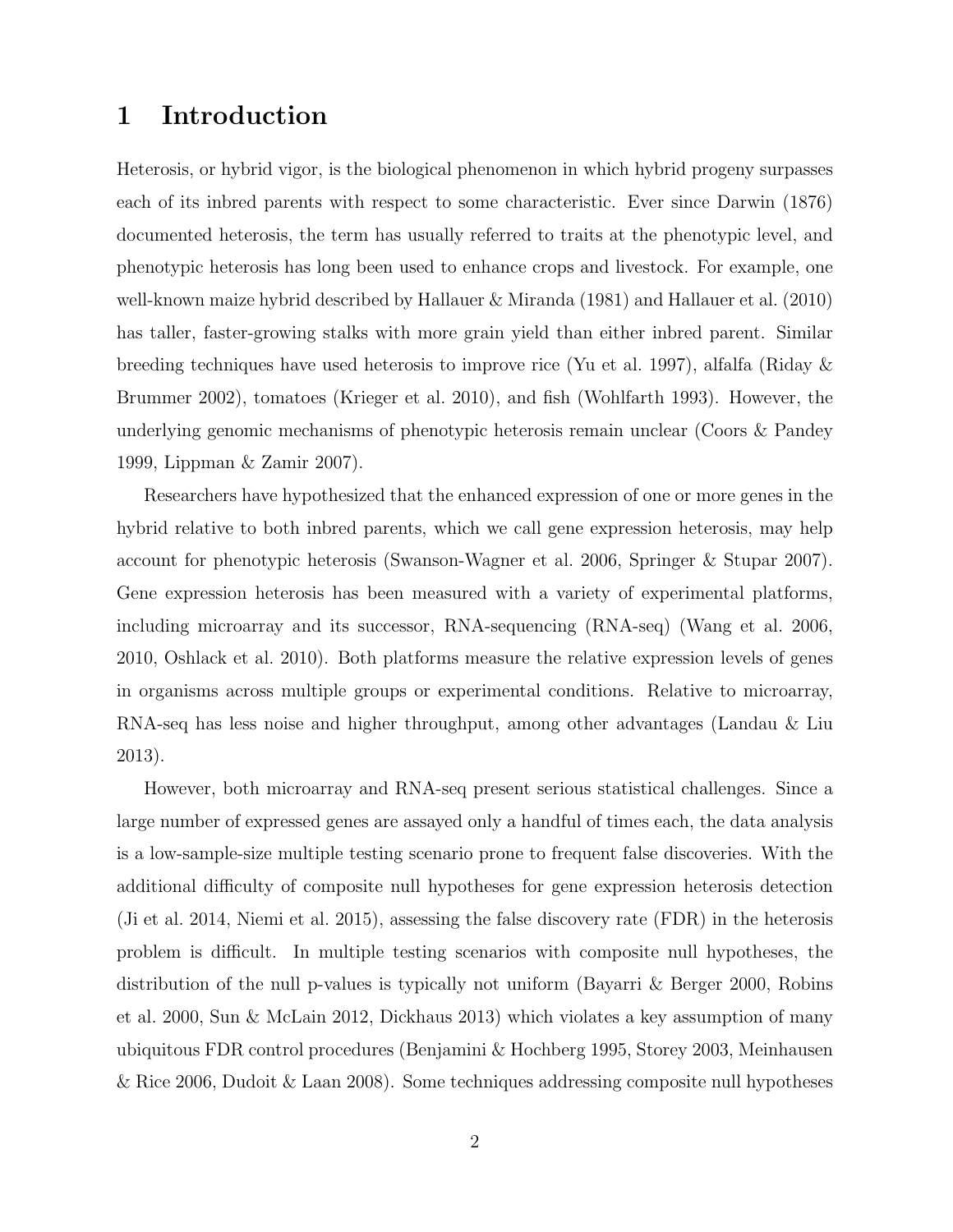generate null p-values that are less likely to violate the uniformity assumption (Bayarri & Berger 2000, Romano & Shaikh 2006, Cabras 2010, Chi 2010, Dickhaus 2013), but they do not entirely remove the assumption itself.

To mitigate these statistical challenges in microarrays, Ji et al. (2014) built a normal hierarchical model to borrow information across genes, improve parameter estimation, and provide a data-based Ockham's razor effect to control the false discovery rate. Building on the work of Ji et al., Niemi et al. (2015) construct a negative-binomial hierarchical model for use in RNA-seq experiments. Both approaches utilize an empirical Bayes (eBayes) procedure for parameter estimation and rely on the resulting conditional posterior probabilities of the composite null and alternative hypotheses to identify genes with expression heterosis. They justify the eBayes procedure as an approximation to a fully Bayesian analysis based on asymptotic convergence of the posterior, but provide no supporting evidence for this claim. Nonetheless, eBayes procedures are becoming increasingly popular in statistical genomics (Hardcastle & Kelly 2010, Wu et al. 2012, Leng et al. 2013, Lithio & Nettleton 2015).

Presumably the use of eBayes rather than fully Bayesian procedures is due to the computational difficulties involved in estimating the hundreds of thousands of parameters in these hierarchical models. In our experience, the stalwart Markov chain Monte Carlo (MCMC) approaches, as implemented in software such as WinBUGS (Lunn et al. 2000), OpenBugs (Lunn et al. 2009), JAGS (Plummer et al. 2003), Stan (Stan Development Team 2014), and NIMBLE (de Valpine et al. 2016), are computationally intractable for models of this size. Fortunately new MCMC approaches, based on parallelization on graphics processing units, allow for fully Bayesian analyses of these models in reasonable time frames (Landau & Niemi 2016*a*). In this article, we propose a fully Bayesian analysis of a hierarchical regression model for count data, compare this approach to two best-case-scenario eBayes procedures, and analyze a two-hybrid experiment in maize to identify genes with gene expression heterosis.

In Section 2, we introduce the motivating two-hybrid maize heterosis RNA-seq dataset. Section 3 presents an overdispersed, hierarchical RNA-seq model and describes the fully Bayesian estimation procedure. Section 4 expounds simulation studies based on a two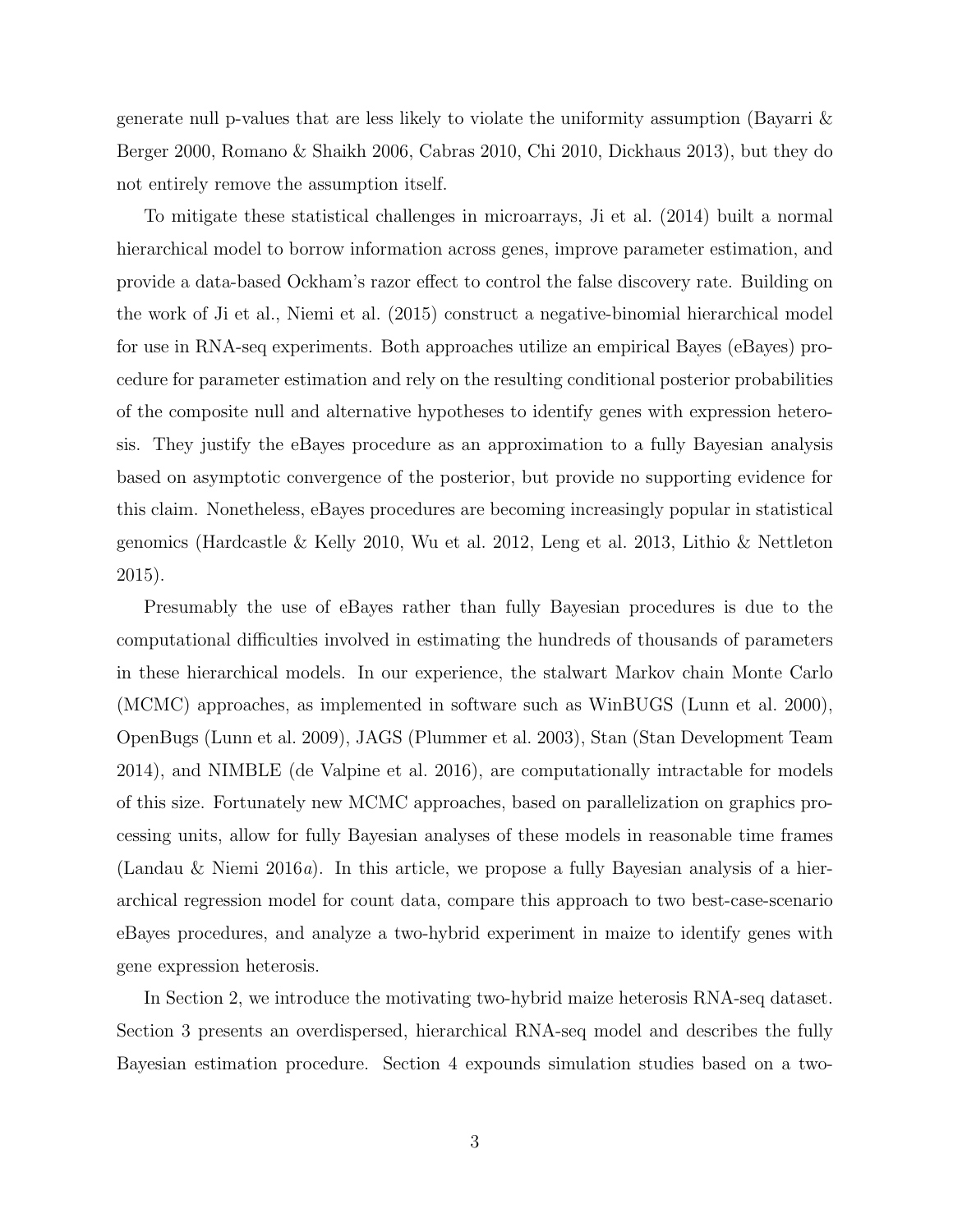hybrid plant-breeding scenario to assess our fully Bayesian approach in terms of estimation, inference, and heterosis gene detection, and we compare our method to two best-casescenario empirical Bayes counterparts. Finally, Section 5 details our analysis of the maize dataset.

# 2 Two-hybrid plant-breeding experiment for heterosis gene detection

We focus on the RNA-seq dataset from Paschold et al.  $(2012)$ , which contains read counts of  $G = 39656$  genes on  $N = 16$  biological replicates divided evenly among four genetic varieties. In the underlying experiment, multiple maize seedlings from each variety were germinated according to the procedure by Hoecker et al. (2006). Three and a half days after germination, the primary roots of the seedlings were harvested. Within each variety, four pools of primary roots served as four biological replicates. Following the procedure by Winz & Baldwin (2001), the sixteen collections of roots were ground under liquid nitrogen, and the RNA was isolated. Complementary DNA (cDNA) fragments were then synthesized in preparation for sequencing. Next the cDNA from the replicates was divided between two flow cells (i.e. removable compartments for genetic material in the RNA-sequencing platform) as identified in Supplementary Table S1. The two flow cells were placed into an Illumina Genome Analyzer II, where the cDNA fragments were read, amplified, and counted. The reads from the sequencing platform were mapped to the B73 reference genome (RefGen v2) (Schnable et al. 2009), and the preprocessed and amplified read counts for each gene and biological replicate were collected into a data table. The resulting  $G \times N$  table of read counts is provided in Table S1.

The varieties in the Paschold et al. data are inbred variety B73, inbred variety Mo17,  $B73\times$ Mo17 (a first-generation hybrid created by pollinating B73 with Mo17), and Mo17 $\times$ B73 (a first-generation hybrid created by pollinating Mo17 with B73). This is a special case of a more general plant hybrid scenario where there are two parent varieties and one firstgeneration hybrid variety for each direction of pollination. For the general scenario, we shall use P1, P2, H12, and H21 for the parents and the first-generation hybrids, respec-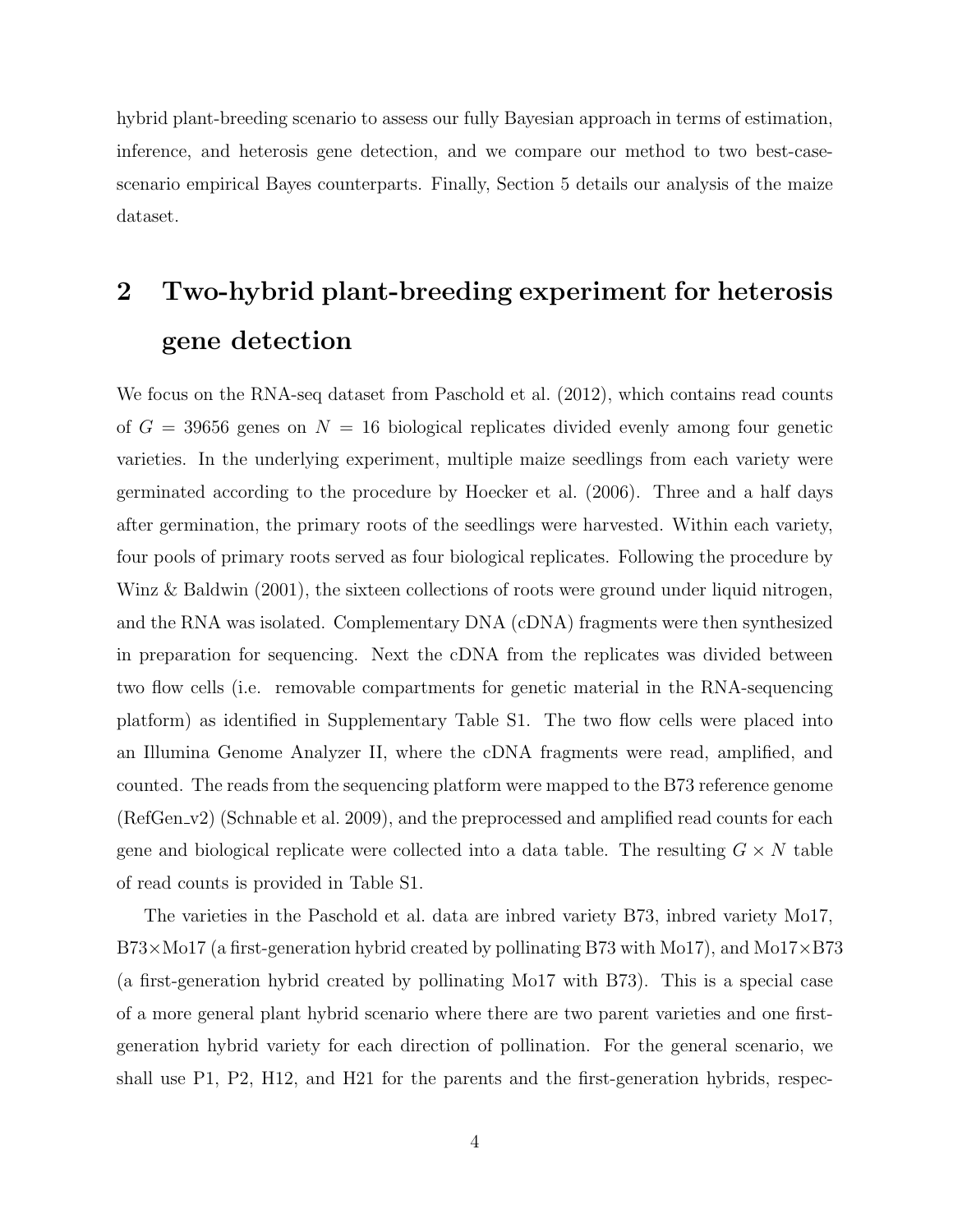tively. For the Paschold et al. dataset, P1 is B73, P2 is Mo17, H12 is B73×Mo17, and H21 is  $Mo17\times B73$ .

A major goal is to identify genes that have heterosis with respect to their expression levels: that is, those with significantly higher (in the case of high-parent heterosis) or significantly lower (low-parent heterosis) expression levels in one or both hybrids relative to their parents. For each of the high-parent and low-parent cases, we are interested in heterosis with respect to H12, H21, and the log-scale mean expression level of H12 and H21 together. Table 1 provides the six types of gene expression heterosis parameterized in terms of log-scale mean expression levels  $\mu_{gv}$  specific to gene g and variety v. (The third column of Table 1 is discussed in Section 4.) "High (low)-parent H" indicates hybrid H has higher (lower) mean expression than both parents while "high (low)-parent mean" indicates that the average of the hybrids is higher (lower) than both parents. Our major objective is to provide a measure of the strength of evidence for each kind of heterosis for each gene which we accomplish using posterior probabilities of heterosis under the model in Section 3.1.

Table 1: Heterosis hypotheses for a two-parent (P1 and P2), two-hybrid (H12 and H21) gene expression experiment represented in terms of the log-scale mean expression  $\mu_{gv}$  for gene g and variety v and in terms of the parameters  $\beta_{gt}$ corresponding to columns  $\ell = 1, \ldots, L = 5$  of the model matrix X in Equation (1) of Section 4.

| <b>Heterosis</b>    | With log-scale group means                                                                             | With $\beta_{q\ell}$ parameters                                 |  |
|---------------------|--------------------------------------------------------------------------------------------------------|-----------------------------------------------------------------|--|
| high-parent H12     | $\mu_{q,H12} > \max(\mu_{q,P1}, \mu_{q,P2})$                                                           | $2\beta_{g2} + \beta_{g4}$ , $2\beta_{g3} + \beta_{g4} > 0$     |  |
| $low$ -parent $H12$ | $\mu_{q,H12} < \min(\mu_{g,P1}, \mu_{g,P2})$                                                           | $-2\beta_{g2}-\beta_{g4}, -2\beta_{g3}-\beta_{g4}>0$            |  |
| high-parent H21     | $\mu_{q,\text{H21}} > \max(\mu_{g,\text{P1}}, \mu_{g,\text{P2}})$                                      | $2\beta_{g2} - \beta_{g4}$ , $2\beta_{g3} - \beta_{g4} > 0$     |  |
| $low$ -parent $H21$ | $\mu_{q,\text{H21}} < \min(\mu_{g,\text{P1}}, \mu_{g,\text{P2}})$                                      | $-2\beta_{g2} + \beta_{g4}, \quad 2\beta_{g3} + \beta_{g4} > 0$ |  |
| high-parent mean    | $\mu_{g,\text{H12}} + \mu_{g,\text{H21}} > 2 \max \left( \mu_{g,\text{P1}}, \mu_{g,\text{P2}} \right)$ | $\beta_{q2}, \beta_{q3} > 0$                                    |  |
| low-parent mean     | $\mu_{g,\text{H12}} + \mu_{g,\text{H21}} < 2 \min \left( \mu_{g,\text{P1}}, \mu_{g,\text{P2}} \right)$ | $-\beta_{g2}, -\beta_{g3} > 0$                                  |  |

The complement of each of the heterosis hypotheses in Table 1 is a composite null hypothesis. For example, the "no high-parent H12 heterosis" null hypothesis for row 1 of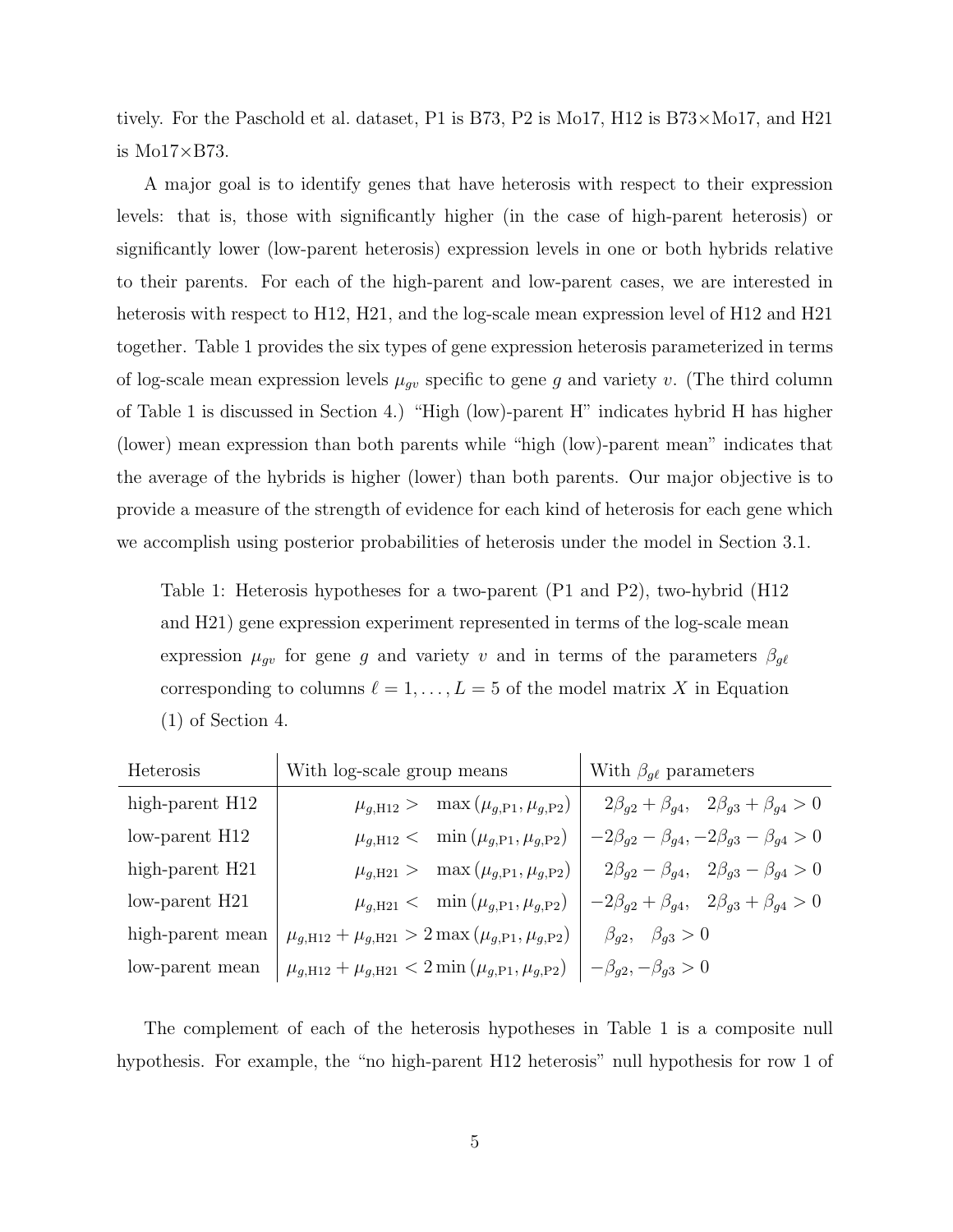Table 1 can be written as

$$
\mu_{g,P1} \leq \mu_{g,H12} \leq \mu_{g,P2}
$$
 or  $\mu_{g,P2} \leq \mu_{g,H12} \leq \mu_{g,P1}$ 

or (equivalently, in terms of the  $\beta_{g\ell}$  parameters) as

$$
2\beta_{g2} + \beta_{g4} \le 0
$$
 or  $2\beta_{g3} + \beta_{g4} \le 0$ .

Currently available software for the analysis of RNA-seq data allows for the testing of point null hypotheses concerning single parameters or linear combinations of parameters but does not (to our knowledge) provide tests for complex composite nulls like those encountered in the search for gene expression heterosis. Even if existing RNA-seq analysis software were modified to provide p-values for tests of composite null hypotheses, the difficulties in multiple testing described in Section 1 would limit their usefulness. Thus, new methodology is needed.

## 3 Fully Bayesian methodology

To address the strength of evidence for the various types of heterosis, we build a hierarchical regression model for count data capable of borrowing information across genes and accounting for gene-specific overdispersion (Niemi et al. 2015). We perform a fully Bayesian analysis based on vague proper priors using a slice-sampling-within-Gibbs Markov chain Monte Carlo (MCMC) algorithm that utilizes general-purpose graphics processing units (GPUs) for efficient computation (Landau & Niemi 2016a).

#### 3.1 Hierarchical model for RNA-seq

Let  $y_{gn}$  be the RNA-seq count (i.e. the relative expression level) of gene  $g$   $(g = 1, ..., G)$ in replicate  $n (n = 1, ..., N)$ , and let y be the  $G \times N$  matrix of the  $y_{gn}$ 's. Let X be an  $N \times L$  model matrix that connects the N samples (i.e. RNA-seq replicates) to the genotypes, blocking factors, etc. Taking  $X_n$  to be the n'th row of X, we let  $y_{gn} \stackrel{\text{ind}}{\sim}$  Poisson (exp  $(h_n + \varepsilon_{gn} + X_n \beta_g)$ ). The  $h_n$ 's are computed from y (as explained in Section 3.2) and are treated as constants that play the role of normalization factors in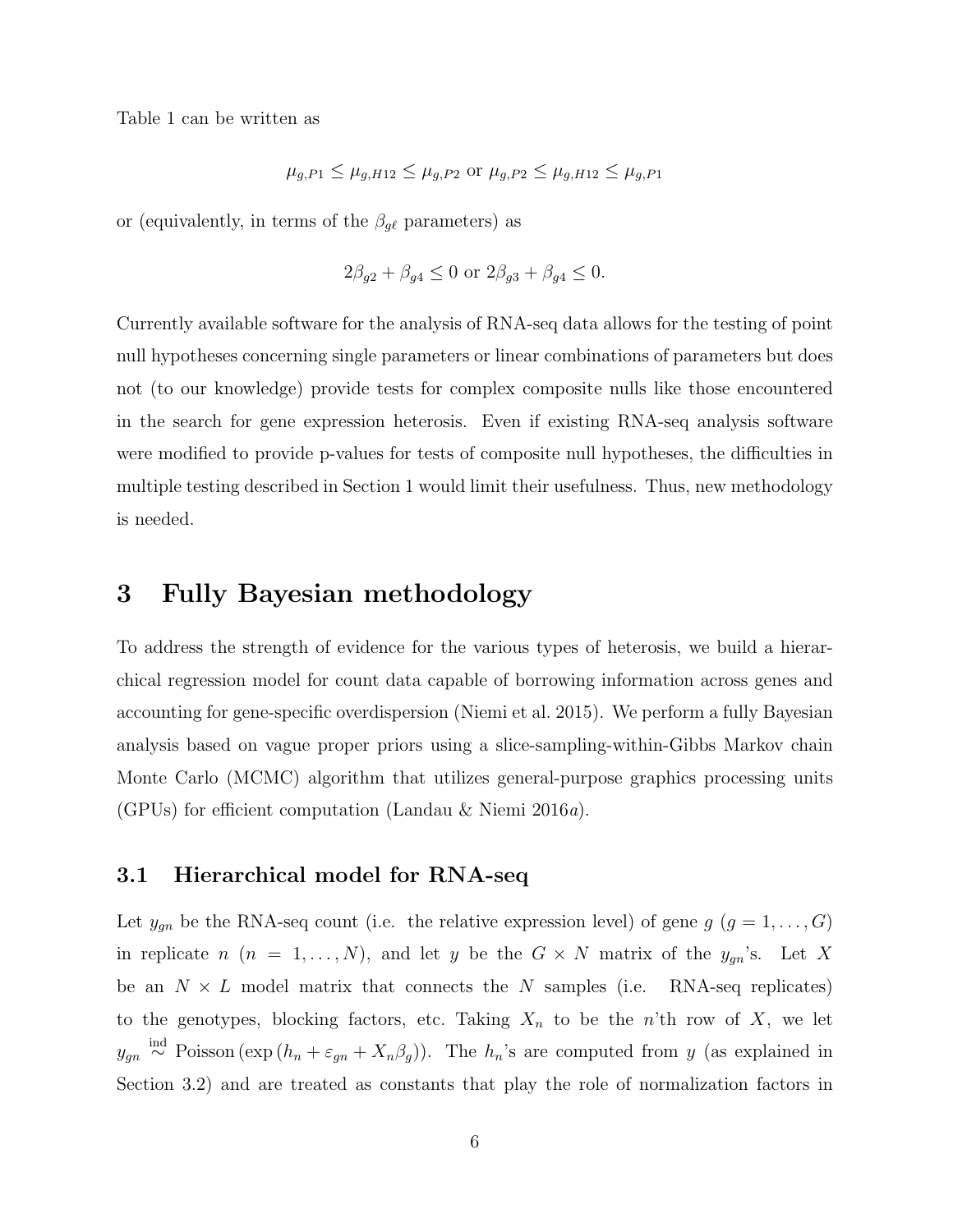other RNA-seq models, taking into account sample-specific nuisance effects such as sequencing depth (Si & Liu 2013, Anders & Huber 2010, Robinson & Oshlack 2010). The  $\varepsilon_{gn}$ parameters account for overdispersion, and we assume  $\varepsilon_{gn}|\gamma_g \overset{\text{ind}}{\sim} \text{Normal}(0, \gamma_g)$  such that the  $\gamma_g$  parameters are analogous to the gene-specific negative-binomial dispersion parameters widespread in other RNA-seq data analysis methodology (Landau & Liu 2013). We assumed  $1/\gamma_g \stackrel{\text{ind}}{\sim} \text{Gamma}(\nu/2, \nu\tau/2)$ , parameterized such that  $E[1/\gamma_g] = 1/\tau$ .

The gene-specific vector-valued parameters  $\beta_g$  account for the effects on gene expression of the experimental variables of interest. Aside from the normalization factor  $h_n$ , we interpret  $X_n\beta_g$  to be the log-scale mean expression level of gene g in RNA-seq sample n. To borrow information across genes, we assign  $\beta_{g\ell} \mid \theta_{\ell}, \ \sigma_{\ell} \stackrel{\text{ind}}{\sim} \text{Normal}(\theta_{\ell}, \ \sigma_{\ell}^2)$  for each  $\ell$ .

This model is similar to negative binomial regression models from other RNA-seq data analyses (McCarthy et al. 2012, Wu et al. 2012), with one difference being that we mix Poisson distributions over log-normal rather than gamma distributions. This choice is made primarily to ease computational implementation by reducing the number of distinct types of full conditionals. Due to the similarity between the gamma and log-normal distributions, we suspect that similar results would be obtained if gamma distributions had been used.

## 3.2 Inference on gene-specific parameters and heterosis probabilities

To perform Bayesian analyses, we assigned independent priors for the hyperparameters. Specifically  $\tau \sim \text{Gamma}(a, b)$ ,  $\nu \sim \text{Uniform}(0, d)$ ,  $\theta_{\ell} \stackrel{\text{ind}}{\sim} \text{Normal}(0, c_{\ell}^2)$ , and  $\sigma_{\ell} \stackrel{\text{ind}}{\sim} \text{Uniform}(0, s_{\ell})$ for  $\ell = 1, \ldots, L$  with the values for Roman letters chosen to provide vague, relatively uninformative priors on these hyperparameters. Before parameter estimation, we calculated the log-scale replicate-specific normalization constants  $h_n$  as follows. We first calculated log-scale counts  $w_{gn} = \log(y_{gn} + 0.5 \cdot I(y_{gn} = 0))$ , replicate-specific means  $\overline{w}_{gn} = \frac{1}{G}$  $\frac{1}{G}\sum_{g=1}^G w_{gn},$ and the grand mean  $\overline{w}_{n} = \frac{1}{N}$  $\frac{1}{N} \sum_{n=1}^{N} \overline{w}_n$ . Afterwards, we set  $h_n = \overline{w}_n - \overline{w}_n$  for  $n = 1, ..., N$ .

To estimate the full joint posterior distribution of the parameters, we used the parallelized slice-sampling-within-Gibbs MCMC algorithm described in Landau & Niemi (2016a). Without parallel computing, the computational burdens of the MCMC would be heavy, with the elapsed runtime for each dataset stretching over multiple days (see Section 5).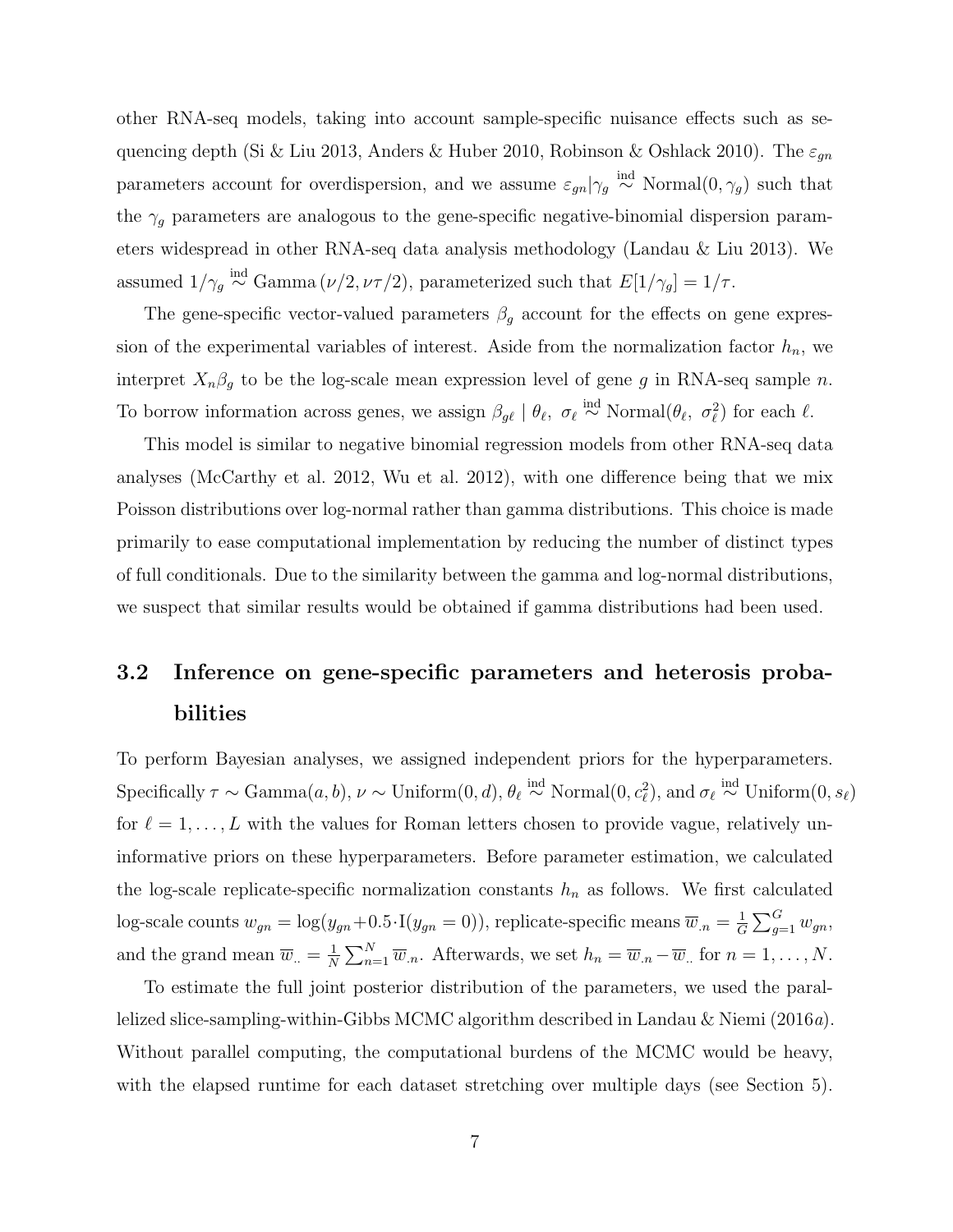However, with the strategy we employed, which uses massively parallel computing that takes advantage of general-purpose graphics processing units (GPUs), we analyzed typicalsized RNA-seq data in just a few hours per dataset. The algorithm accelerates MCMC computation by executing conditionally independent Gibbs steps in parallel and using parallelized reductions to compute the full conditional distributions of the hyperparameters. Efficiency is increased by reducing the data transferred from GPU to CPU, and thus we limited posterior samples to all hyperparameters and a random subset of gene-specific parameters. For each parameter  $\psi$ , we also record  $\overline{\psi} = \frac{1}{\overline{M}}$  $\frac{1}{M} \sum_{m=1}^{M} \psi^{(m)}$  and  $\overline{\psi^2} = \frac{1}{M}$  $\frac{1}{M}\sum_{m=1}^M (\psi^{(m)})^2,$ where  $\psi_g^{(m)}$  is the  $m^{th}$  Monte Carlo sample of  $\psi_g$ , and approximate the posterior  $p(\psi|y)$ with  $N(\bar{\psi}, \bar{\psi}^2 - \bar{\psi}^2)$ . Finally, we assessed the posterior probabilities of heterosis in Table 1 via their ergodic averages, e.g., according to the first row of Table 1,

P (high-parent H12 heterosis for gene  $q|y|$ )

$$
\approx \frac{1}{M}\sum_{m=1}^{M}\mathbf{I}\left(2\beta_{g2}^{(m)} + \beta_{g4}^{(m)} > 0 \text{ and } 2\beta_{g3}^{(m)} + \beta_{g4}^{(m)} > 0\right)
$$

where  $I(A)$  is 1 if A is true and 0 otherwise.

For each analysis, we ran 4 independent Markov chains with overdispersed starting values relative to the full joint posterior distribution of the parameters. For each chain, we used a burn-in period of  $10<sup>5</sup>$  iterations (the first 50 of those iterations without tuning the slice sampler), and then  $10<sup>5</sup>$  true iterations with a thinning interval of 20 so that 5000 samples are retained for a small subset of parameters of interest. We monitored those chains for convergence using Gelman-Rubin potential scale reduction factors  $\widehat{R}$  (Gelman & Rubin 1992) which were calculated using  $\overline{\psi}$  and  $\psi^2$  (see Landau & Niemi (2016a)). Specifically, we monitored  $\widehat{R}$  on the  $2L + 2$  hyperparameters, the  $G \times L$  parameters  $\beta_{g\ell}$ , and the G hierarchical variance parameters  $\gamma_g$ . In our experience, we found  $\widehat{R}$  values near one for all but a few of the  $\approx 10^5$  gene-specific parameters that varied when rerunning the MCMC. In addition, since we retained Monte Carlo samples of the hyperparameters, we monitored hyperparameter effective sample size, which we generally found to be well above the 10 to 100 effective samples recommended by Gelman et al. (2013).

For computation, we developed and used the R (R Core Team 2016) packages fbseq (Landau & Niemi (2016b), Landau & Niemi (2016a)) and fbseqCUDA (Landau 2016a),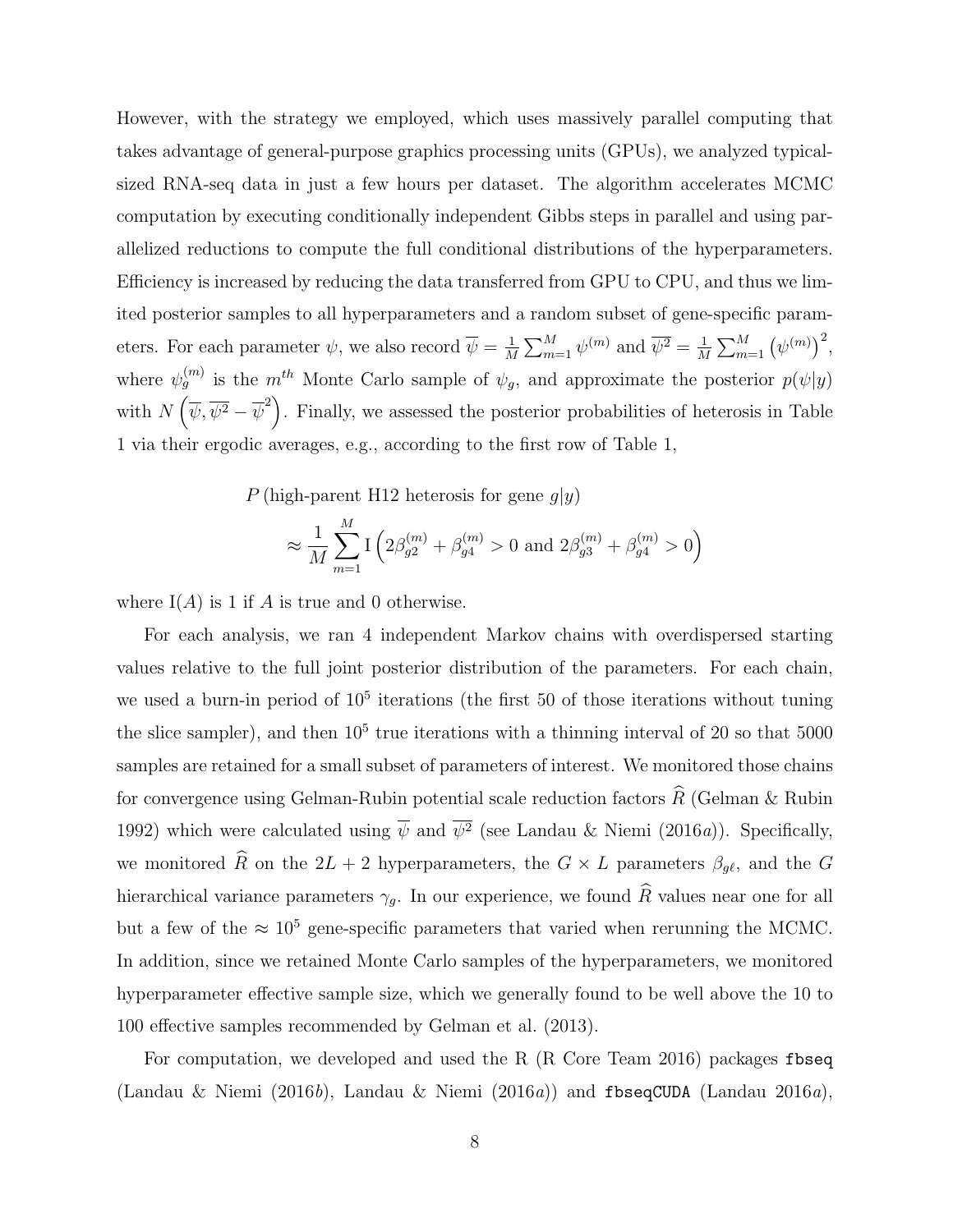publicly available on GitHub (GitHub, Inc. 2016). In Section 5, we also developed and used fbseq0penMP (Landau 2016b), also available on GitHub. The fbseq0penMP package is a version of fbseqCUDA that replaces CUDA with OpenMP, a less powerful but more accessible parallel computing technology (Dagum & Menon 1998). We also released fbseqStudies (Landau 2016c), an R package that replicates all the results of this paper. The fbseqStudies package is publicly available through the GitHub repository of the same name. Installing fbseqStudies according to the instructions in the package vignette and running the paper case() function reproduces the computation, figures, tables, etc. shown in all the following sections.

## 4 Studies of simulated heterosis datasets

We assessed coverage of credible intervals (CIs), calibration of posterior probabilities, and the ability of our method to rank genes by constructing simulations with known values of the gene-specific parameters. For CIs, we calculated coverage, i.e. the proportion of genes whose true parameter value falls within the interval, across all genes and as a function of the parameter value, and compared this proportion to the intervals' credibility. To assess calibration of posterior probabilities, we constructed kernel-smoothed plots of the true heterosis status of each gene against its estimated posterior probability, and we refer to these figures as calibration curves throughout. For each calibration curve, we calculated the mean absolute vertical distance from the identity line, which we call calibration error. Posterior probabilities provide a ranking of genes of interest for each hypotheses in Table 1. To evaluate these rankings, we constructed receiver operating characteristic (ROC) curves and the areas under these curves (Landau & Liu 2013).

For all the simulation studies in this article, we simulated RNA-seq count datasets under the plant hybrid scenario from Section 2. Each simulated dataset contained count data on  $G = 30000$  genes for  $N = 16$  or  $N = 32$  total replicates spread evenly over the P1, P2, H12, and H21 varieties. From left to right, the columns in each count data table y corresponded to P1, P2, H12, and then H21, respectively. Within each variety, the all columns for the first block (flow cell) preceded all the columns of the second block. Thus our model matrix, which we also used to analyze the Paschold et al. dataset in Section 5,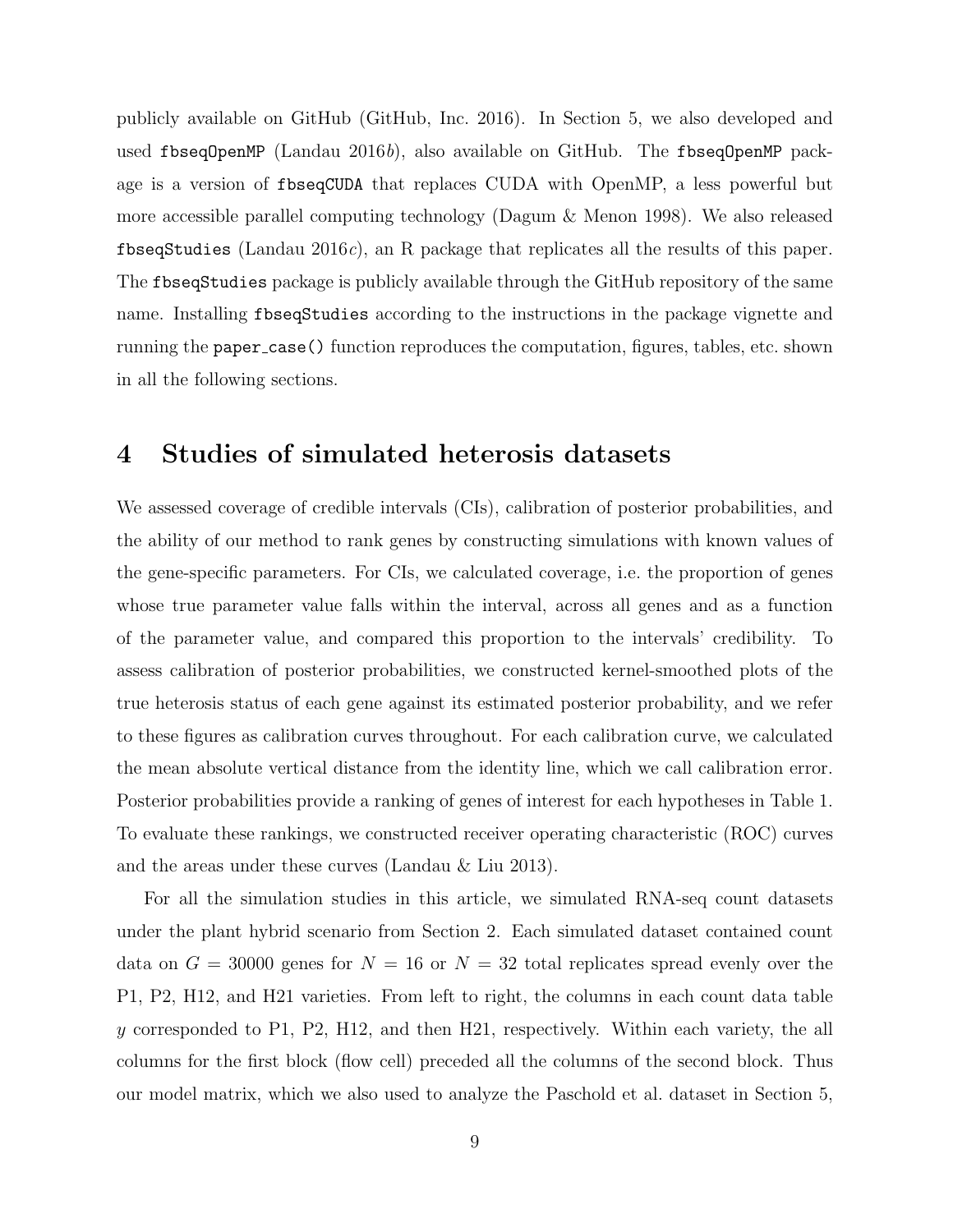is compactly represented as

$$
X = \begin{pmatrix} 1 & 1 & -1 & 0 \\ 1 & -1 & 1 & 0 \\ 1 & 1 & 1 & 1 \\ 1 & 1 & 1 & -1 \end{pmatrix} \otimes J_{(N/4) \times 1} \qquad J_{(N/4) \times 1} \otimes \begin{bmatrix} 1 \\ 1 \\ -1 \\ -1 \end{bmatrix} \qquad (1)
$$

where " $\otimes$ " denotes the Kronecker product and  $J_{m \times n}$  is the m by n matrix with all entries equal to 1. We chose the first  $\ell = 1, ..., 4$  columns of the  $N \times L$  model matrix  $(L = 5)$ to strategically model gene expression heterosis. For a maize dataset similar to that of Paschold et al., Lithio & Nettleton (2015) found strong correlations among gene-specific model coefficient parameters, a phenomenon that could potentially violate our model's conditional independence assumptions. To mitigate this effect among columns  $\ell = 1, \ldots, 4$ , we selected a slightly reparameterized, two-hybrid version of the parameterization used by Ji et al. (2014) and Niemi et al. (2015). Column  $\ell = 5$  of X is a gene-specific experimental block effect, used in the analysis of the Paschold et al. data (Section 5) to account for the difference between the two flow cells of the sequencing platform in the original experiment. Table 2 provides interpretations for the parameters  $\beta_{g\ell}$  in terms of the log-scale group means while Table 1 provides the method to evaluate each heterosis hypothesis using these  $\beta_{g\ell}$  parameters.

For Section 4.2, we evaluated coverage, calibration, and ranking for simulations where the assumed model in the analysis matched the model used to generate data. Section 4.3 provides an assessment of robustness under two alternative data-generating scenarios as well as a comparison to an eBayes approach.

#### 4.1 edgeR, a benchmark method

Throughout our analyses, in order to help measure the effectiveness of our fully Bayesian, hierarchical-model-driven scheme, we apply the method by McCarthy et al. (2012), an alternative approach whose model only borrows information across genes for the overdispersion parameters. McCarthy et al. proposed a negative binomial generalized linear model and implemented the estimation and inference in the edgeR package in R. Before estima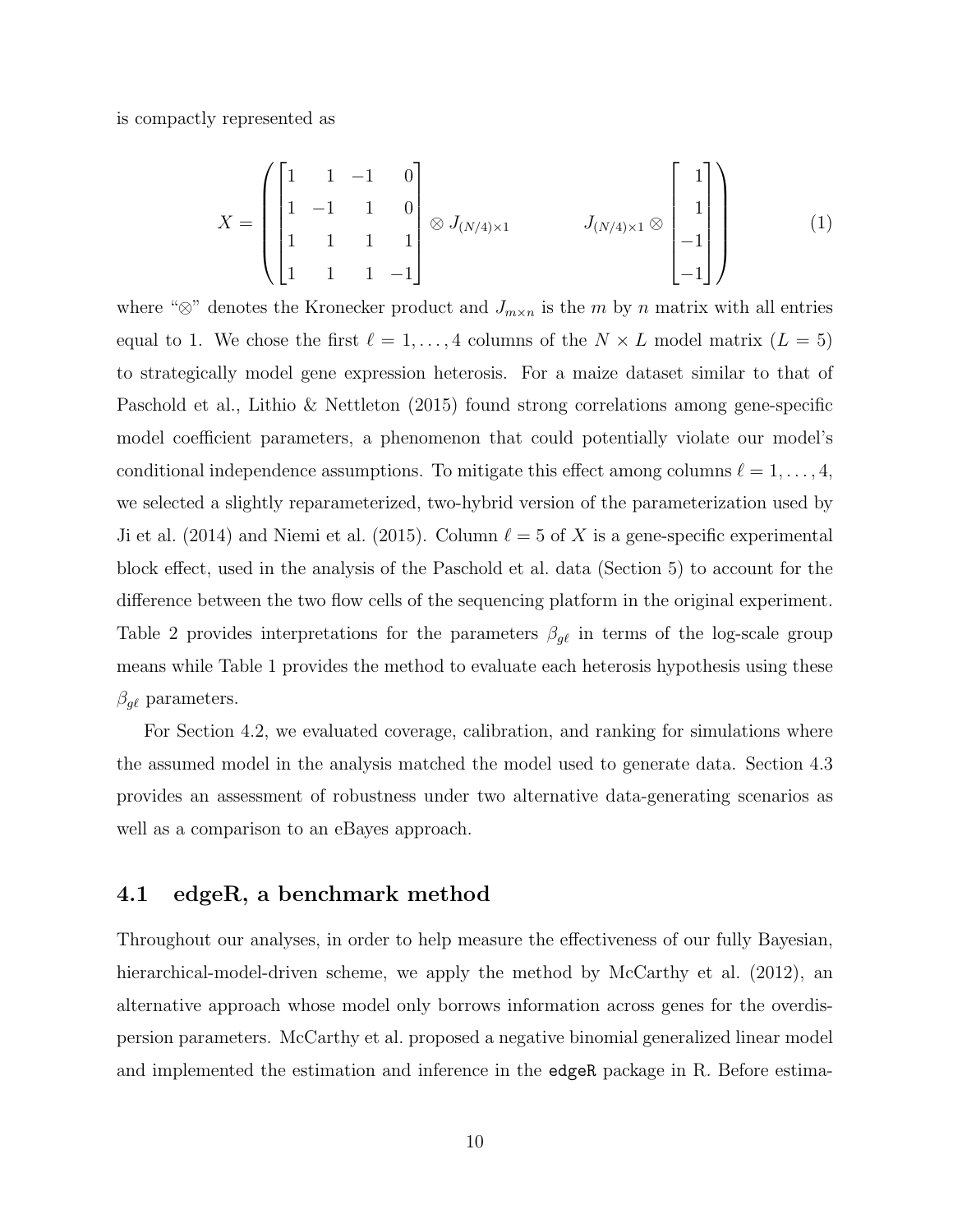Table 2: For the model matrix in Equation (1), interpretations of the parameters  $\beta_{g\ell}$  in terms of the group means  $\mu_{gv}$  (gene g, variety v). Group means and interpretations in the table are given on the natural logarithmic scale. Since  $\beta_{g5}$ cannot be expressed in terms of the group means, only the prose interpretation is given.

| $\beta_{g\ell}$ | Using group means                                                           | Log-scale interpretation                     |
|-----------------|-----------------------------------------------------------------------------|----------------------------------------------|
| $\ell=1$        | $\frac{\mu_{g,\rm P1} + \mu_{g,\rm P2}}{2}$                                 | Parental mean                                |
| $\ell = 2$      | $\frac{(\mu_{g,\text{H12}} + \mu_{g,\text{H21}})/2 - \mu_{g,\text{P2}}}{2}$ | Half difference, hybrid mean versus parent 2 |
| $\ell=3$        | $(\mu_{g,\text{H12}} + \mu_{g,\text{H21}})/2 - \mu_{g,\text{P1}}$           | Half difference, hybrid mean versus parent 1 |
| $\ell=4$        | $\frac{\mu_{g,H21} - \mu_{g,H12}}{2}$                                       | Half the difference between hybrids          |
| $\ell=5$        |                                                                             | Flow cell block effect                       |

tion, replicate-specific normalization constants are computed with the trimmed mean of M-values (TMM) method by Robinson & Oshlack (2010). Next, gene-specific negative binomial dispersions are obtained by maximizing weighted sums of gene-specific Cox-Reid adjusted profile likelihoods, where the weighting occurs within groups of similar genes in order to borrow information and improve estimation. Then, gene-specific model coefficient parameters are estimated independently via maximum likelihood. While the method provides a useful baseline for comparing parameter estimates, it does not provide a comparison to posterior heterosis probabilities (Niemi et al. 2015).

## 4.2 Assessing performance when the data-generation and analysis models agree

We generated 10 datasets from the model in Section 3.1 using  $N = 16$  total replicates per dataset. To generate each dataset, we fixed hyperparameters  $\nu, \tau, \theta_1, \ldots, \theta_5$ , and  $\sigma_1, \ldots, \sigma_5$ to values similar to the posterior modes of the real data shown in Figure 3. Conditioning on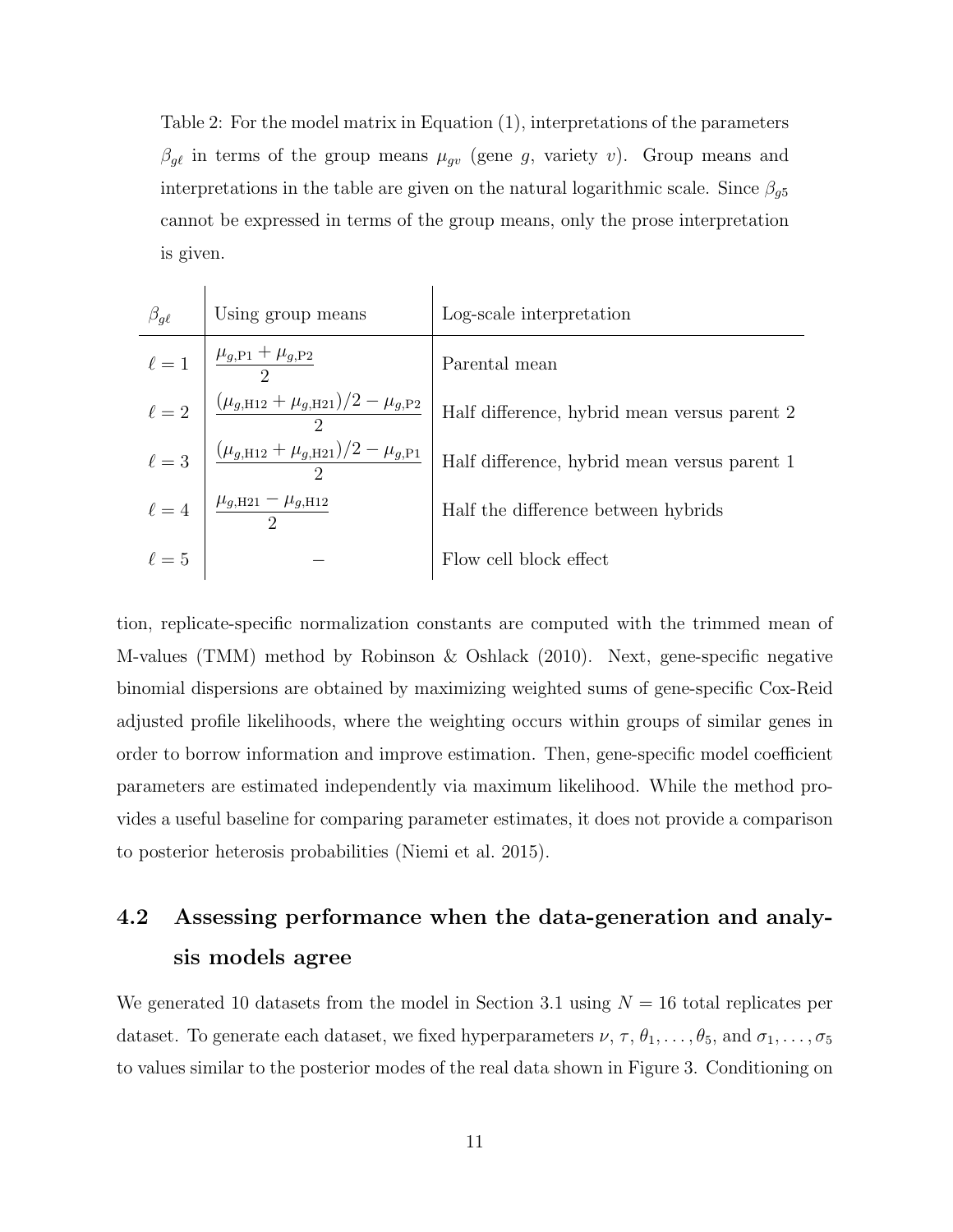those fixed hyperparameter values, we generated the  $\gamma_g$ 's and  $\beta_{g\ell}$ 's from their hierarchical distributions under the model. Similarly, we conditioned on those  $\gamma_g$  values to generate the  $\varepsilon_{gn}$ 's from their hierarchical distributions. Finally, with parameter values in hand and the model matrix X given by Equation (1), we generated RNA-seq counts  $y_{gn}$  using the Poisson  $(\exp(\varepsilon_{gn} + X_n \beta_g))$  distribution from the model (with  $h_n = 0$  for all  $n = 1, ..., N$ ).

We used a single node of a computing cluster with a single NVIDIA K20 GPU, two 2.0 GHz 8-Core Intel E5 2650 processors, and 64 GB of memory. The maximum total elapsed runtime per dataset was around 3.2 hours using the GPU-parallelized algorithm. For each dataset, no more than 9  $\widehat{R}$  values were above 1.1 and these all correspond to  $\beta_{g\ell}$  parameters. For the hyperparameters, the minimum effective sample size across all simulated datasets was ~ 600 (for  $\sigma_4^2$ ). Evidence of lack of convergence was weak overall, though estimation and inference may be poor for the few genes with  $\widehat{R} > 1.1$ .

With these results, we assessed the accuracy of posterior inference on the hyperparameters. Figure S1 shows the estimated 50% and 95% credible intervals for all 10 datasets, along with the true values used in data generation. There appears to be no apparent overall bias in the location of the intervals and, for each parameter, the number of intervals covering the truth is consistent with the appropriate binomial distribution.

We also assessed posterior inference on the parameters  $\beta_{g\ell}$  because they are important for detecting heterosis genes. As described in Section 3.2, we retained full samples of only a few randomly selected  $\beta_{g\ell}$  and otherwise approximate posteriors via their normal approximations. Across the simulations, coverage for normal-based 95% CIs ranged from 94.7% to 95.4% for  $\ell \neq 4$  and from 92.9% to 96.7% for  $\ell = 4$ . Figure 1 displays the smoothed coverage proportions plotted against the true parameter values. From the figure, for each  $\ell$ , coverage exceeded desired minimum near the overall mean true parameter value, but dropped for extreme parameter values. The lower row in Figure 1 shows that for  $\ell > 1$ the low  $\beta_{g\ell}$ 's tended to be overestimated and the high  $\beta_{g\ell}$ 's tended to be underestimated, i.e. the CIs shrunk towards the hierarchical mean. Figure S2 shows the mean squared error (MSE) of the model coefficient estimates for each method, where the mean is computed over all the genes. MSE is significantly lower in our method relative to edgeR, which is a reflection of the benefits of borrowing information.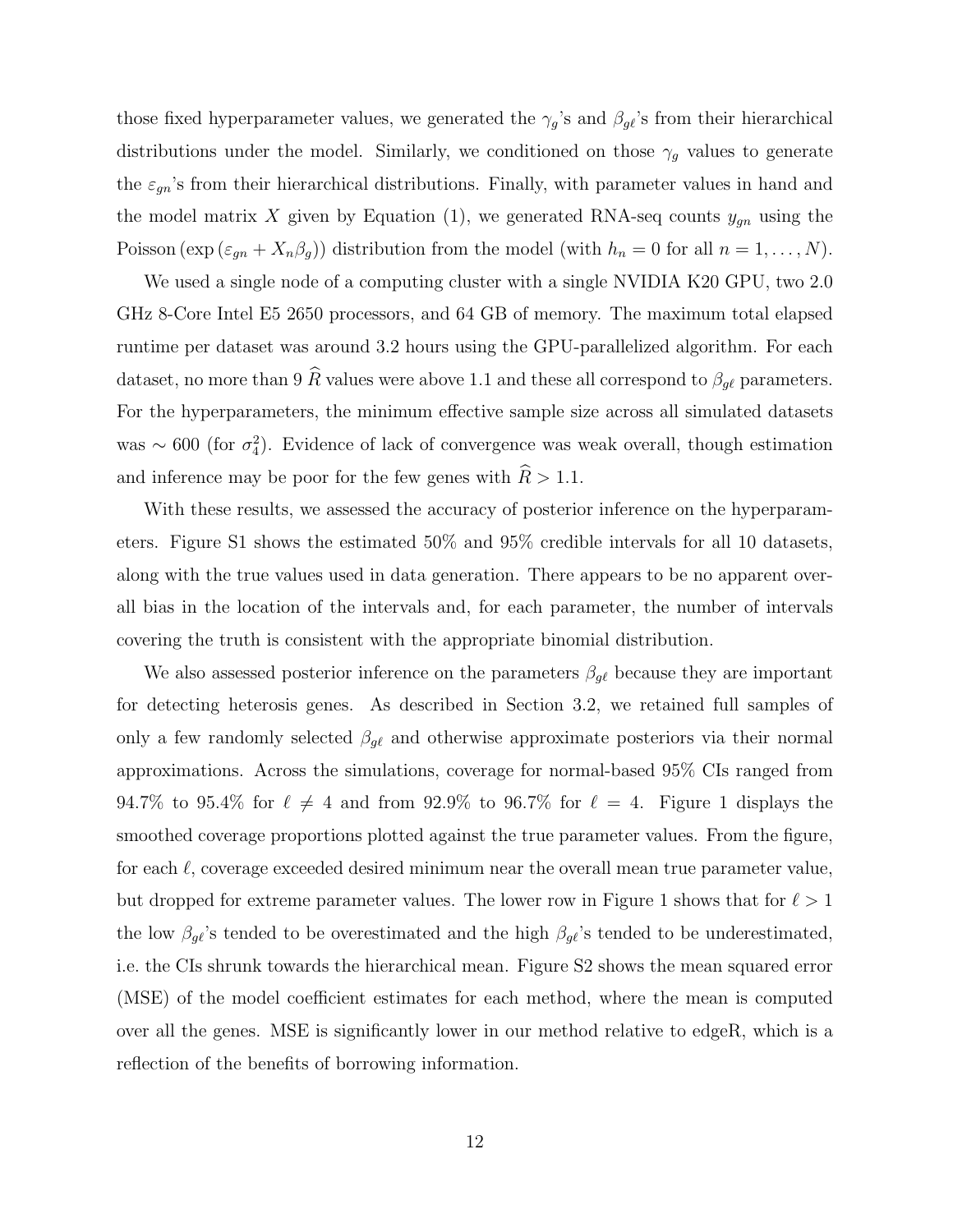

Figure 1: Posterior inference on the  $\beta_{g\ell}$  parameters for Simulation Study 1 in Section 4.2. For each  $\ell = 1, \ldots, 5$  and each dataset, the top row shows the kernel-smoothed local proportion of  $\beta_{g\ell}$  parameters for which 95% CIs cover the true parameter values. The horizontal dashed lines are at 0.95, the desired coverage rate, and the solid black vertical lines indicate the respective true values of the hierarchical means  $\theta_\ell$  used to generate the count data. The bottom row shows, for  $\ell = 1$  through 5 in the same order, the CIs (dark gray vertical lines) that do not cover the true parameter values (black points). Here, the solid black horizontal lines indicate the true hierarchical mean,  $\theta_{\ell}$ .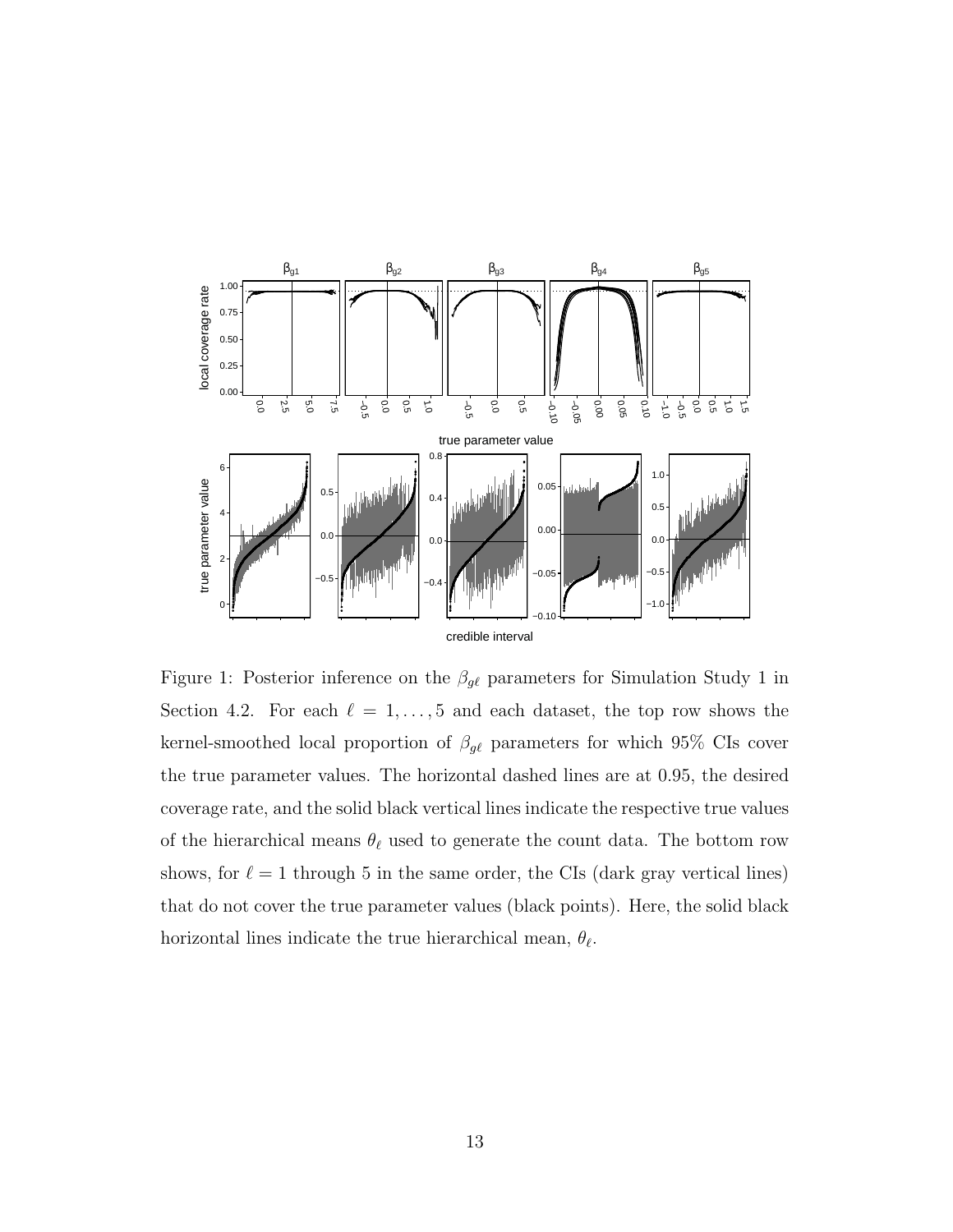Finally, Figure S3 shows a receiver operating characteristic (ROC) curve for each kind of heterosis and each dataset. The results, all favorable for our proposed approach, are extremely similar across datasets. With areas under the curves ranging from 0.916 to 0.922 for low-parent heterosis and from 0.930 to 0.936 for high-parent heterosis, our method competently filtered out the heterosis from the null genes. In addition, all the calibration curves in Figure S4 are extremely close to the identity line, so the estimated posterior probabilities of heterosis were extremely accurate and well-calibrated.

#### 4.3 Robust comparison of fully Bayes versus eBayes

In RNA-seq analyses, eBayes is relatively more common than fully Bayes (Hardcastle  $\&$ Kelly 2010, Wu et al. 2012, Ji et al. 2014, Niemi et al. 2015) due to the reduced computational burden even though theoretically, eBayes procedures risk lower quality estimation and posterior inference by ignoring hyperparameter uncertainty. For this study, we considered two eBayes versions of our fully Bayesian approach: the *Oracle* approach fixed hyperparameters at the values used in data generation while the *Means* approach fixed hyperparameters at the posterior means estimated from the fully Bayesian approach. Thus, these methods provided a comparison under the best possible case for eBayes, and we did not address the question of how to obtain eBayes estimates of hyperparameters without running a fully Bayesian analysis.

For a robust comparison of our three methods, we simulated two datasets, one with  $N = 16$  total replicates and the other with  $N = 32$ , under each of the three scenarios below. To generate counts, all scenarios used known values of the parameters  $\beta_{g\ell}$ , along with known  $\gamma_g$ 's or negative binomial dispersions, depending on the data-generating mechanism. Thus, parameter estimation and gene detection could be assessed as in the previous simulation study. The following three approaches were used to generate gene-specific parameter values.

- Model Datasets were generated exactly as in Simulation Study 1. This was the only scenario where the true hyperparameter values were known, so it was the only scenario where we applied the Oracle eBayes method.
- edgeR This scenario utilized the benchmark method by McCarthy et al.  $(2012)$  explained in Section 4.1. First, we applied the edgeR package to the Paschold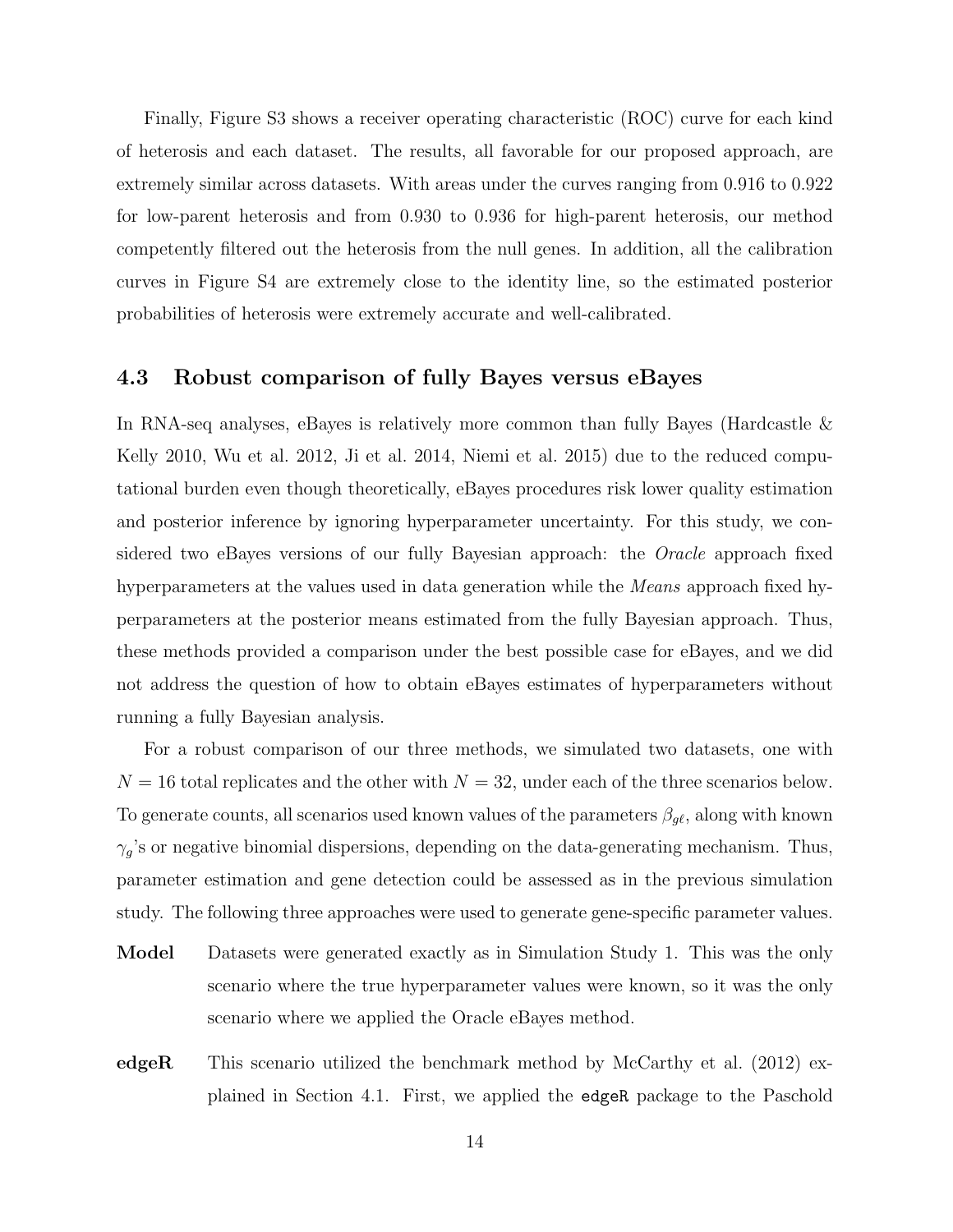et al. (2012) data to obtain normalization factors, estimated negative binomial dispersions, and estimated  $\beta_{g\ell}$  parameters. Then, using these quantities as truth, we simulated counts using the negative binomial model of McCarthy et al..

**Simple** The  $\beta_{g1}$  and  $\beta_{g5}$  parameter values were generated from normal distributions similar to their counterparts in the Model simulation. For  $\ell = 2, 3$ , and 4, the  $\beta_{g\ell}$ 's were drawn from discrete distributions in order to exaggerate the heterosis effect. We used  $P(\beta_{g\ell} = 0) = 0.5$  and  $P(\beta_{g\ell} = 1) = P(\beta_{g\ell} = -1) = 0.25$ for  $\ell = 2$  and 3,  $P(\beta_{g4} = 0) = 0.99$ , and  $P(\beta_{g4} = 1) = P(\beta_{g4} = -1) =$ 0.005. All  $\beta_{g\ell}$  parameters were generated independently across  $g = 1, \ldots, G$ and  $\ell = 1, \ldots L$ . With the parameters in hand, count data were generated from a negative binomial model with a single common dispersion for all genes close to value of the dispersions obtained from the Paschold et al. dataset using edgeR. With respect to each of the six kinds of heterosis given in Section 2 and Table 1, roughly 6.5% of the simulated genes had some type of heterosis.

The fully Bayesian implementation was exactly the same as the previous simulation study with essentially the same results in terms of runtime, convergence diagnostics, and effective sample size for hyperparameters. The MCMC step of the eBayes procedure was also performed using the software in the R packages fbseq and fbseqCUDA utilizing an option to skip sampling of hyperparameters. The runtime of this step was similar to the fully Bayesian analysis, e.g. up to 2.7 hours for eBayes versus 3.2 hours for fully Bayes for  $N = 16$  and up to 4.3 hours versus 4.8 hours for  $N = 32$ , since the vast majority of time is spent in sampling the gene-specific parameters.

Figure S5 shows the observed rates at which estimated 95% credible intervals cover parameters  $\beta_{g\ell}$  for each method under comparison. Coverage was around the nominal 95% for the Model scenario, as well as for the Simple scenario, except for slightly higher-thannominal coverage of the  $\beta_{g4}$ 's. In the edgeR scenario, coverage was uniformly poor, ranging roughly from 50% to 90%.

Figure 2 provides MSE for the  $\beta_{gl}$  parameters where each mean is taken over all the genes. Here, MSEs are almost the same between the eBayes and fully Bayesian methods,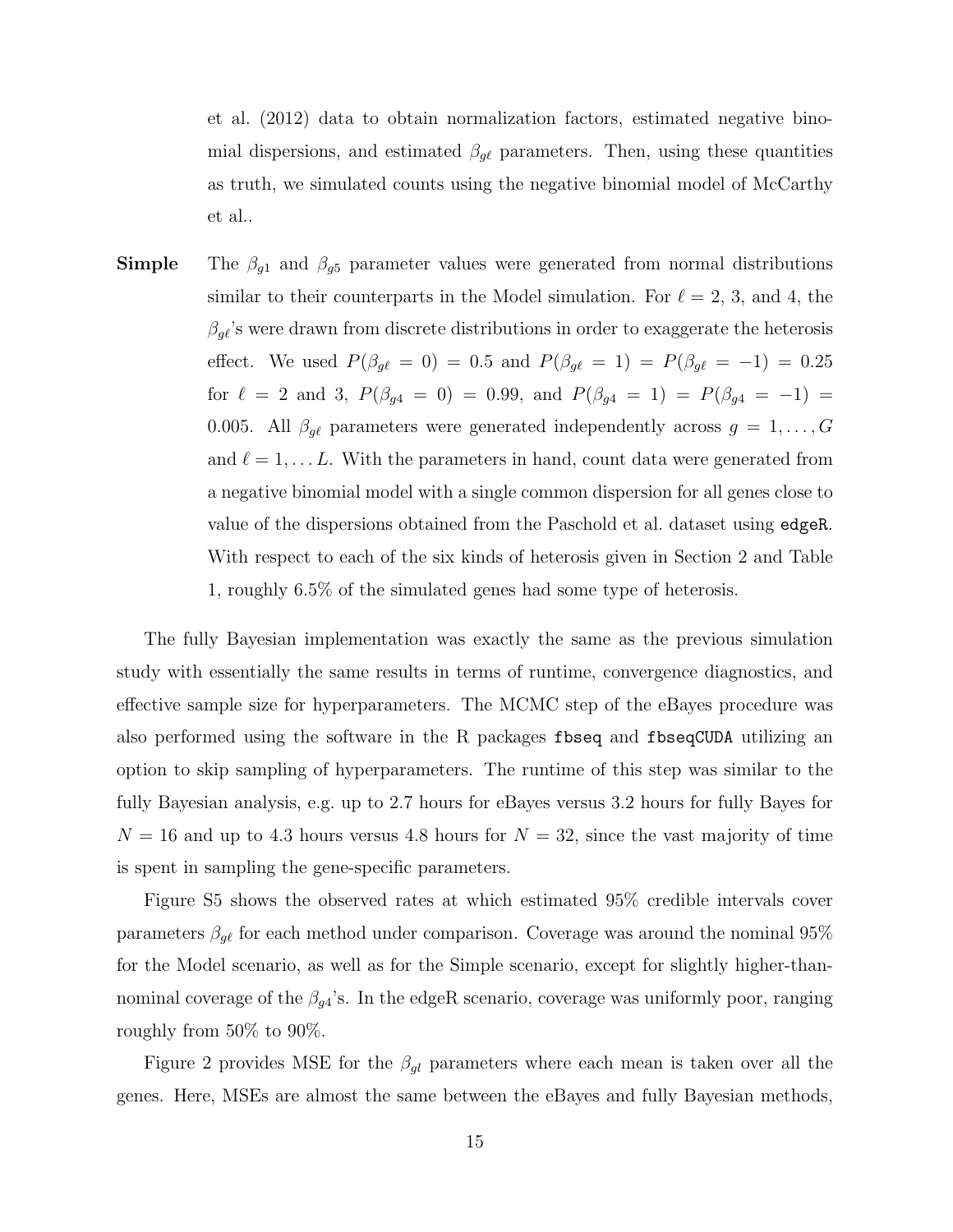once again showing these methods to be equally-matched. Overall, MSE is highest in the edgeR scenario and lowest in the Simple scenario (see the y-axis scales) indicating that parameter estimation is most challenging in the edgeR scenario. MSE for the fully Bayes and eBayes approaches are smaller or similar to the edgeR results except for  $\beta_{g1}$  in the edgeR simulations with 16 samples. As in Figure 1, the  $\beta_{g1}$ 's have higher variability than the other model coefficients so information borrowed across genes is least useful here. In contrast, MSE dramatically improved relative to edgeR for  $\beta_{g4}$  where true parameters are drawn from distributions tightly concentrated around zero.



Figure 2: For Simulation Study 2 in Section 4.3, mean squared errors of the estimated model coefficients, where each mean is taken over all the genes. The row labels indicate simulation scenarios, and the lines in each panel correspond to individual simulated datasets.

Similar overall patterns carry over from parameter estimates to posterior probabilities of heterosis. Figure S11 shows the calibration errors as defined in Section 4, which varied only slightly between the eBayes and fully Bayesian approaches. Calibration error was similar across sample sizes, but increased from the Model scenario to the edgeR scenario and dramatically increased in the Simple scenario.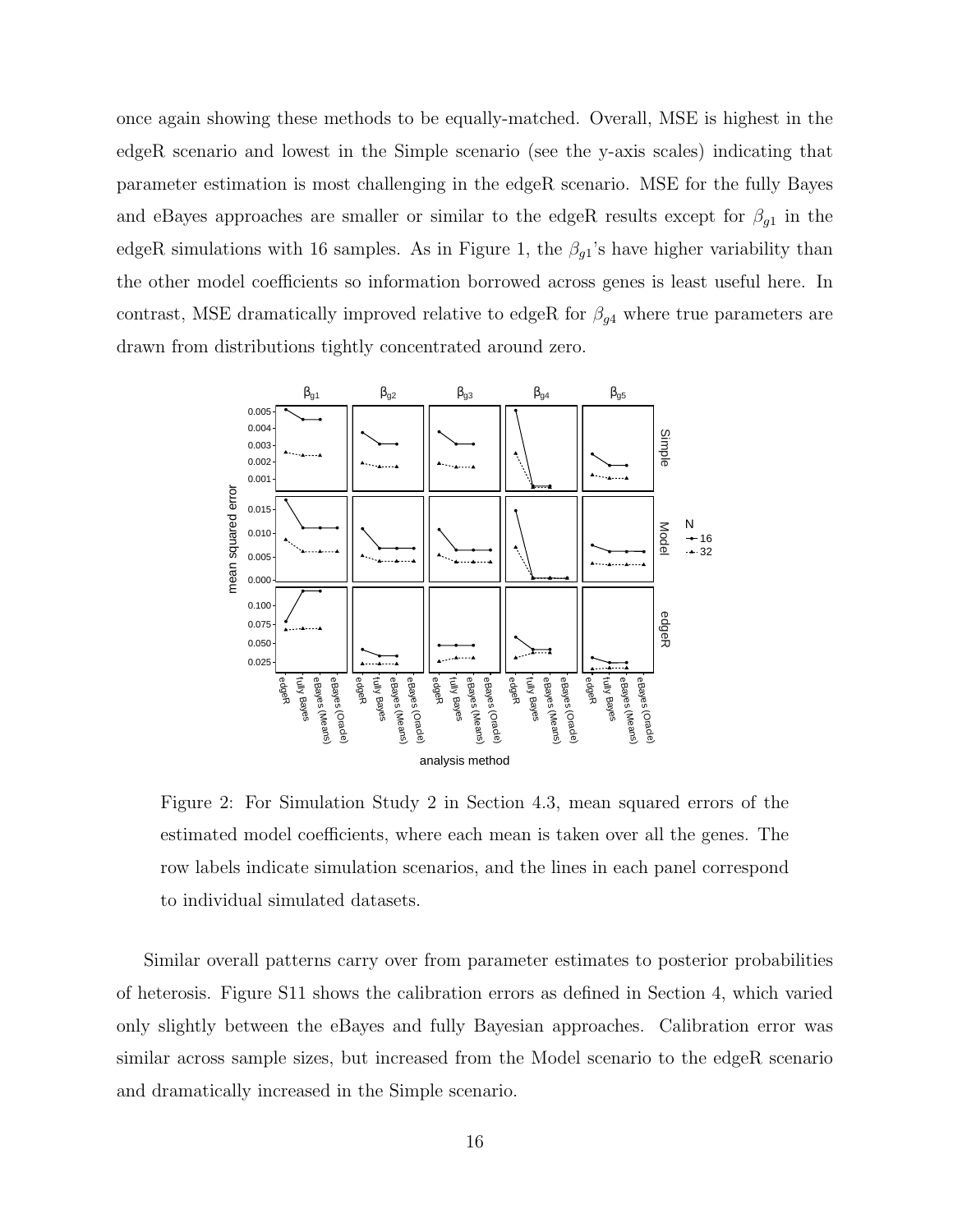Figure S9 shows the calibration curves themselves for  $N = 16$ . (The results for  $N =$ 32, shown in Figure S10, are similar.) Compared to the Model scenario calibration was worse in the edgeR scenario, where many low probabilities were underestimated and high probabilities were overestimated for some types of high-parent heterosis. For the edgeR scenario, low-parent heterosis probabilities tended to be overestimated overall. Calibration was egregiously poor in the Simple scenario, where posterior probabilities were heavily overestimated.

Figures S6 and S7 provide ROC curves for  $N = 16$  and  $N = 32$  while Figure S8 provides areas under the ROC curves (AUCs) for all simulations. The AUCs were around 0.85 (0.90) for edgeR, 0.94 (0.96) for Model, and 0.99 (0.99) for Simple with  $N = 16$  ( $N = 32$ ). The ROC curves and AUCs were almost identical for the fully Bayes and eBayes methods. Thus, despite a lack of coverage and poor calibration of posterior probabilities, the methodology appears to have provided reasonable rankings of genes even when the model assumed in the analysis disagreed with the data-generating mechanism.

## 5 Fully Bayesian analysis of the Paschold et al. dataset

Having assessed our methodology's estimation, inference, and gene detection abilities in the simulation studies in Section 4, we now turn back to the original motivating heterosis dataset in Section 2, where P1 is B73, P2 is Mo17, H12 is B73×Mo17, and H21 is Mo17×B73. The model matrix X and the interpretations of the parameters  $\beta_{g\ell}$  are the same as in Section 4.

The dataset contains count data for  $G = 39656$  genes on  $N = 16$  biological replicates evenly spread over the four varieties. A large fraction of genes in the reference genome have low expression levels: roughly  $21\%$  have mean counts less than 1 and 39% have mean counts less than 10. Still, the mean count is around 255.5, the median is 37, the third quartile is 290, and the maximum is 38010. Figure S12 shows a kernel density estimate of the log of the counts after incrementing by 1. As the figure suggests, the counts are multimodal, mainly split into low and high count groups.

We applied our fully Bayesian approach to the Paschold et al. dataset using the same number of chains, burn-in length, thinning, number of iterations, hardware, etc. as in Sec-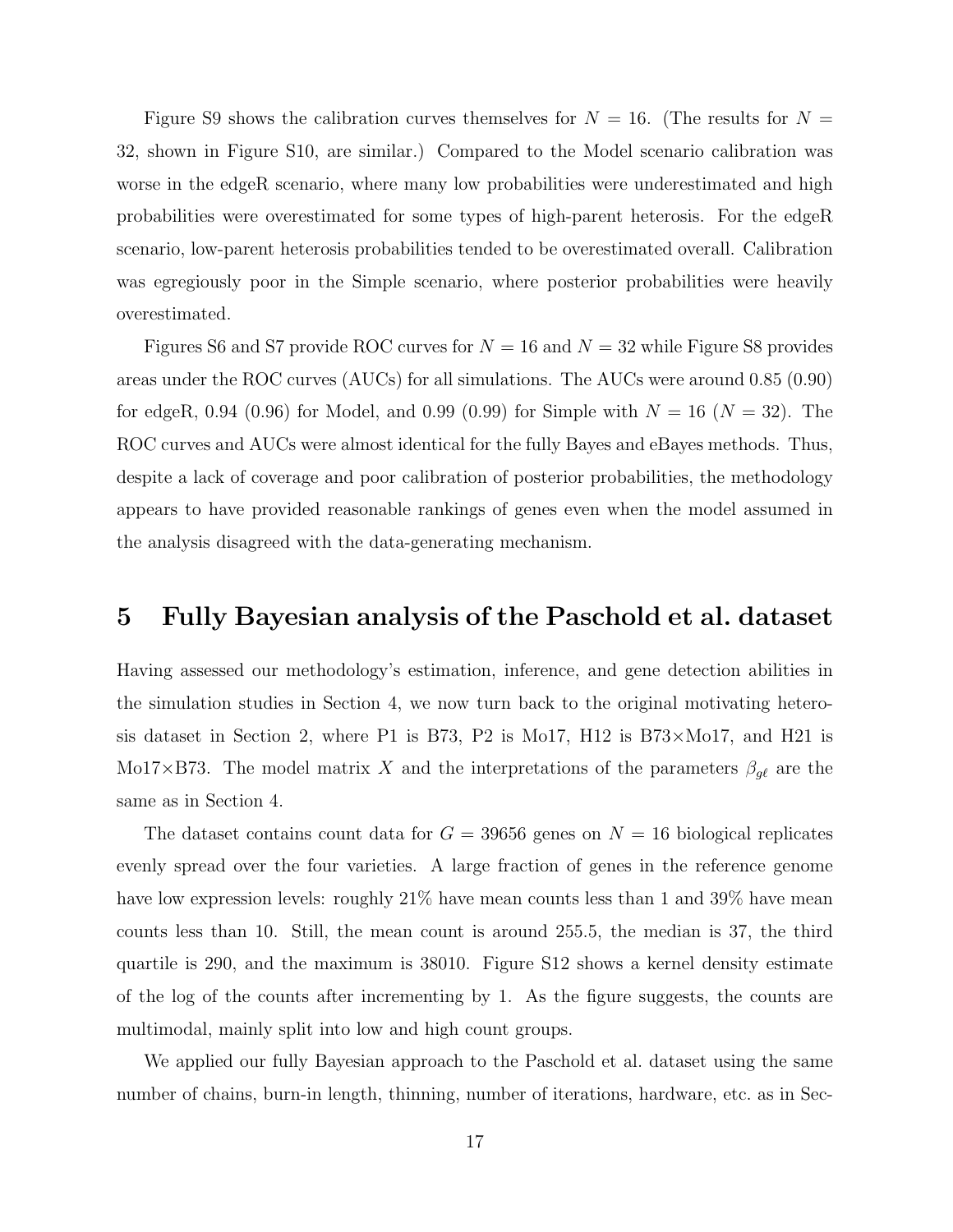tion 4.2. The GPU-accelerated version had a total elapsed runtime of 3.9 hours compared to an OpenMP version with 16 OpenMP threads that would have taken 5 days. Similar to previous convergence diagnostics,  $\widehat{R}$  was less than 1.1 for all parameters except three  $\beta_{g\ell}$ parameters and one  $\gamma_g$  parameter, and all the hyperparameter effective sample sizes were above 500.

Figure 3 shows posterior distributions for all hyperparameters. The marginal posterior distributions were approximately normal and extremely narrow, so uncertainty in these parameters was small. The marginal posteriors were so concentrated that the prior distributions, which were diffuse and uninformative, would just appear as horizontal lines near zero in the figure.



Figure 3: Kernel density estimates from MCMC samples of the hyperparameters from the fully Bayesian analysis of Paschold et al. data.

Figure 4 provides posterior distributions and normal-based approximations to the posterior distributions, as described in Section 3.2, for a random subset of  $\beta_{g\ell}$  parameters. For each parameter, the normal approximation closely matched the kernel density estimate, as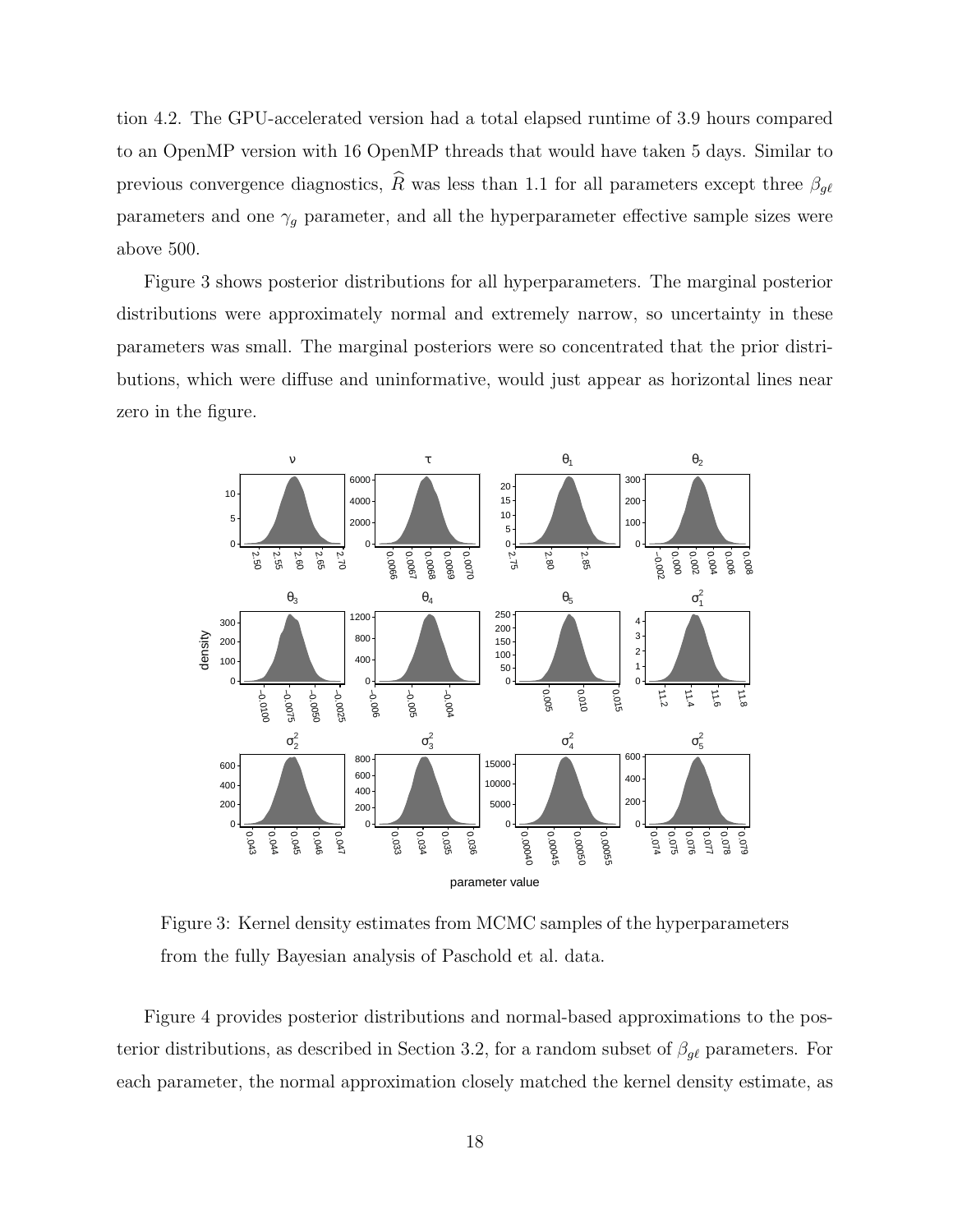did the equal-tail 95% CIs computed from each. This finding justifies the computational strategy recommended by Landau & Niemi (2016a), which, for the sake of computational tractability, discarded most MCMC parameter samples and retained only the estimated posterior means and mean squares of these parameters.



Figure 4: Kernel density estimates (shaded area) and approximate normal densities (dashed lines) of the marginal posterior distributions and 95% equal-tail credible intervals based on MCMC samples (solid) and normal approximation (dashed) of a random subset of  $\beta_{g\ell}$  parameters based on the fully Bayesian analysis of the citeauthorpaschold data.

To assess shrinkage, we compare our hierarchical model approach with the (relatively) non-hierarchical edgeR method by McCarthy et al. (2012) explained in Section 4.1. Figure 5 compares posterior means of gene-specific parameters from the hierarchical model to the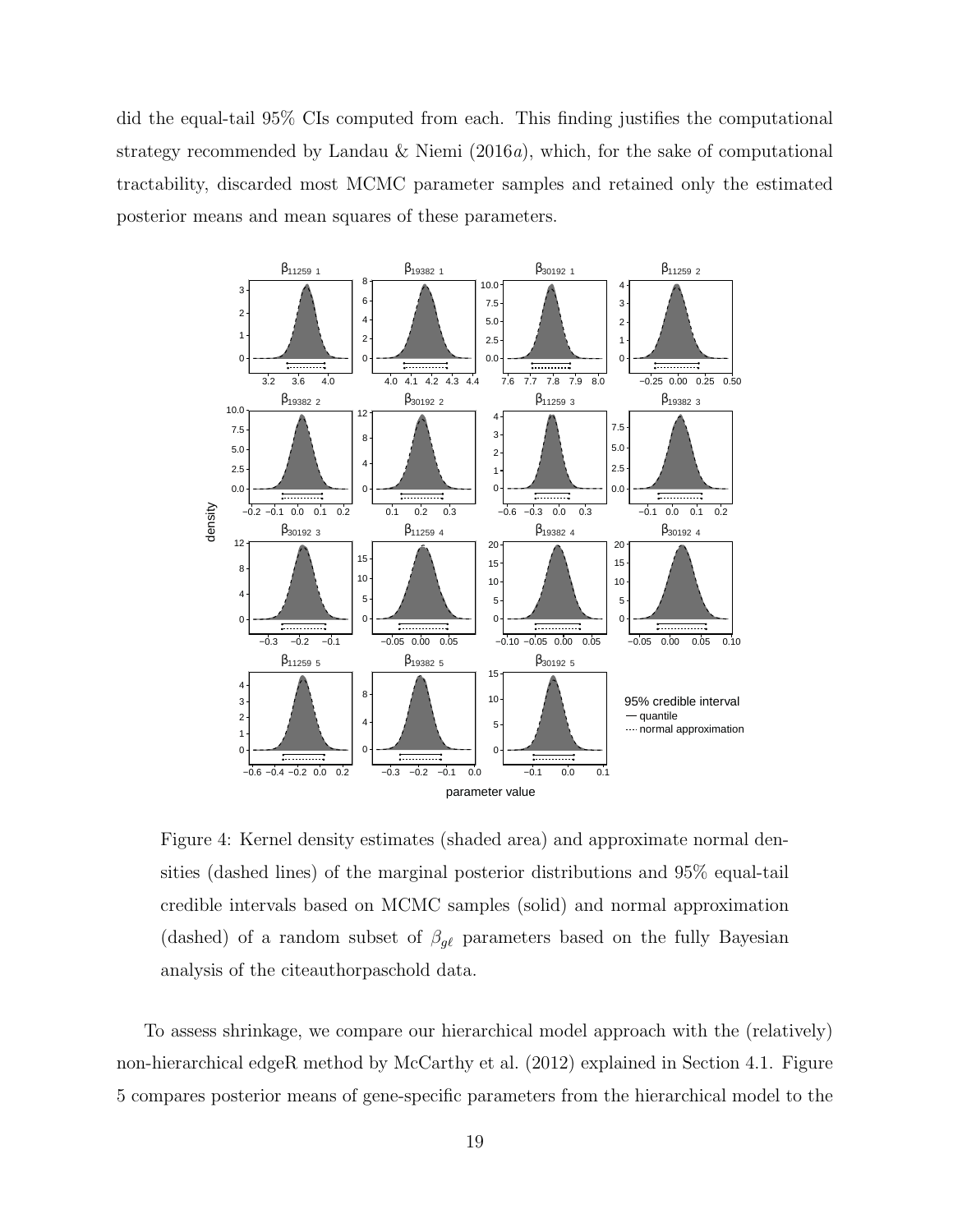analogous estimates from the non-hierarchical model. Virtually no shrinkage is observed for the  $\beta_{g1}$  since the estimated hierarchical variance,  $\sigma_1^2$  in Figure 3, is large. In contrast, the rest of the  $\beta_{g\ell}$  estimates from the hierarchical model show shrinkage (towards the hierarchical means) relative to the analogous non-hierarchical model estimates with the most severe shrinkage occurring for the  $\beta_{g4}$ 's. The lower-right panel of the figure plots the log of the  $\gamma_g$  parameters versus the log of the edgeR dispersions. The estimates are strongly associated with the identity line, supporting the notion that the  $\gamma_g$ 's are equivalent to negative binomial dispersions. The odd shape is due to the edgeR approach of borrowing information about overdispersion for genes with similar expression levels and finding that genes with higher expression have lower overdispersion values.



Figure 5: Two-dimensional hexagonal histograms with logarithmic shading of posterior means from the fully Bayesian analysis versus estimates from the edgeR analysis for gene-specific parameters of the Paschold et al. data with the identity line (solid) and hierarchical mean (dashed) under the fully Bayesian analysis. In the lower-right panel, the horizontal axis corresponds to the logscale gene-specific negative binomial dispersions from edgeR.

Figure S13 shows the estimated posterior probabilities of each kind of heterosis. Most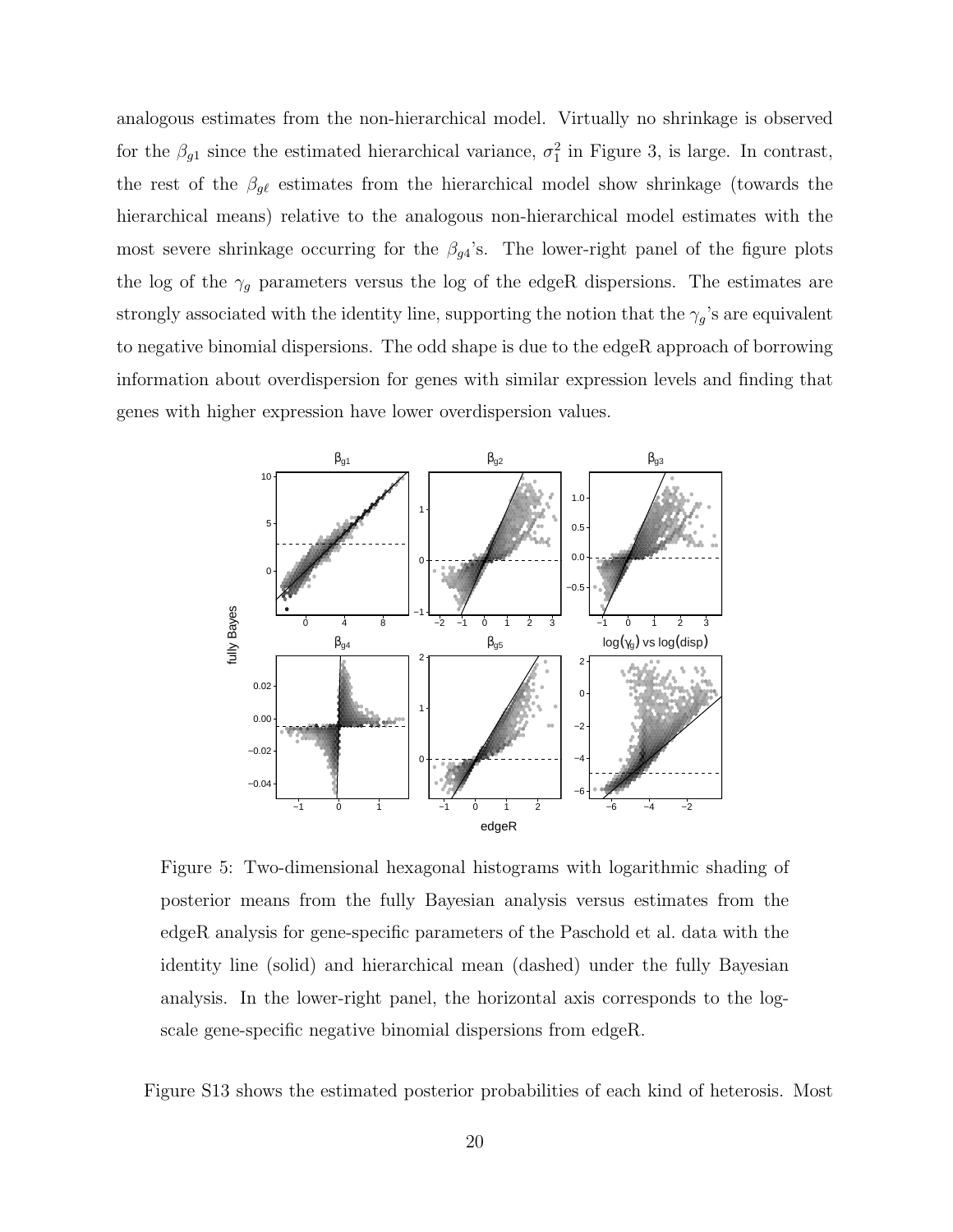probabilities are below 0.5, and there is a spike at 0 for each kind of heterosis, so genespecific heterosis appears uncommon overall. In addition, there is a spike around 0.25 in each histogram, which corresponds to unexpressed and barely expressed genes. The value 0.25 is the estimated predictive probability for a new gene  $\tilde{g}$ 

$$
P(\beta_{\tilde{g}2} > 0 \text{ and } \beta_{\tilde{g}3} > 0|y) \approx P(\beta_{\tilde{g}2}/\sigma_2 > 0|y)P(\beta_{\tilde{g}3}/\sigma_3 > 0|y) \approx 0.25
$$

since  $\theta_2$  and  $\theta_3$  are close zero (see Figure 3),  $\beta_{g2}$  and  $\beta_{g3}$  are assumed independent, and the probability that a bivariate, independent, standard normal is in the positive quadrant is 0.25.

We also compare these probabilities to estimated effect size, which we take to be a relative measure of the strength of heterosis in terms of estimated posterior means. For example, consider the heterosis of a gene g with respect to the  $B73\times1017$  hybrid. From Table 1, heterosis occurs if  $2\beta_{g2} + \beta_{g4} > 0$  and  $2\beta_{g3} + \beta_{g4} > 0$ . For this type of heterosis we define the effect size of gene g to be the positive part of min  $(2\beta_{g2} + \beta_{g4}, 2\beta_{g3} + \beta_{g4})/\sqrt{\gamma_g}$ . We define effect size for the other types of heterosis similarly, using the analogous linear combinations of the  $\beta_{g\ell}$ 's from Table 1. In Figure 6, we plot estimated posterior probabilities against their analogous estimated effect sizes. Each panel shows a so-called "volcano" plot similar to Figure 4 of Niemi et al. (2015). The highest concentrations of genes correspond to low effect sizes and low posterior probabilities with a distinct ridge at low probabilities with an effect size of zero (due to the definition of effect size). Posterior probability and effect size are positively associated and genes of interest for future investigation are genes with high posterior probability and large effect size. Table S1 provides these posterior probabilities and effect sizes enabling scientists to search in maize genome databases for relationships amongst these genes.

### 6 Discussion

We presented a fully Bayesian strategy for modeling high-dimensional count data, a rare approach in fields such as RNA-seq data analysis due to the computational challenges, but solidly tractable with new massively parallel computing strategies. We applied our approach to the heterosis problem in RNA-seq data analysis, where no existing methods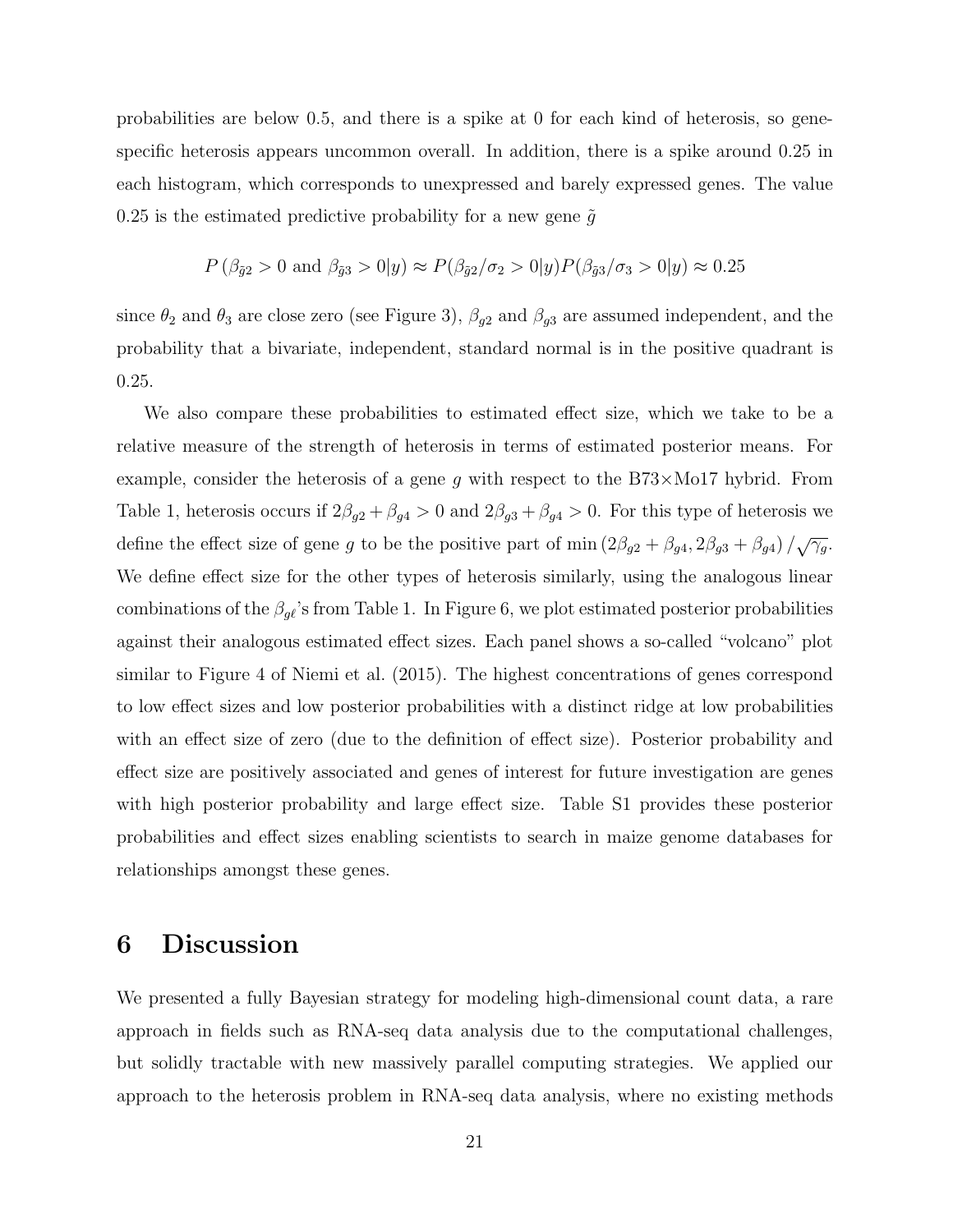

Figure 6: Two-dimensional hexagonal histogram of gene-specific posterior probabilities of heterosis, shaded on a logarithmic scale, against the analogous effect sizes from the fully Bayesian analysis of the Paschold et al. data. Results are shown for high (top row) and low (bottom) heterosis for the B73×Mo17 hybrid (left column) and Mo17×B73 hybrid (middle), and their mean (right).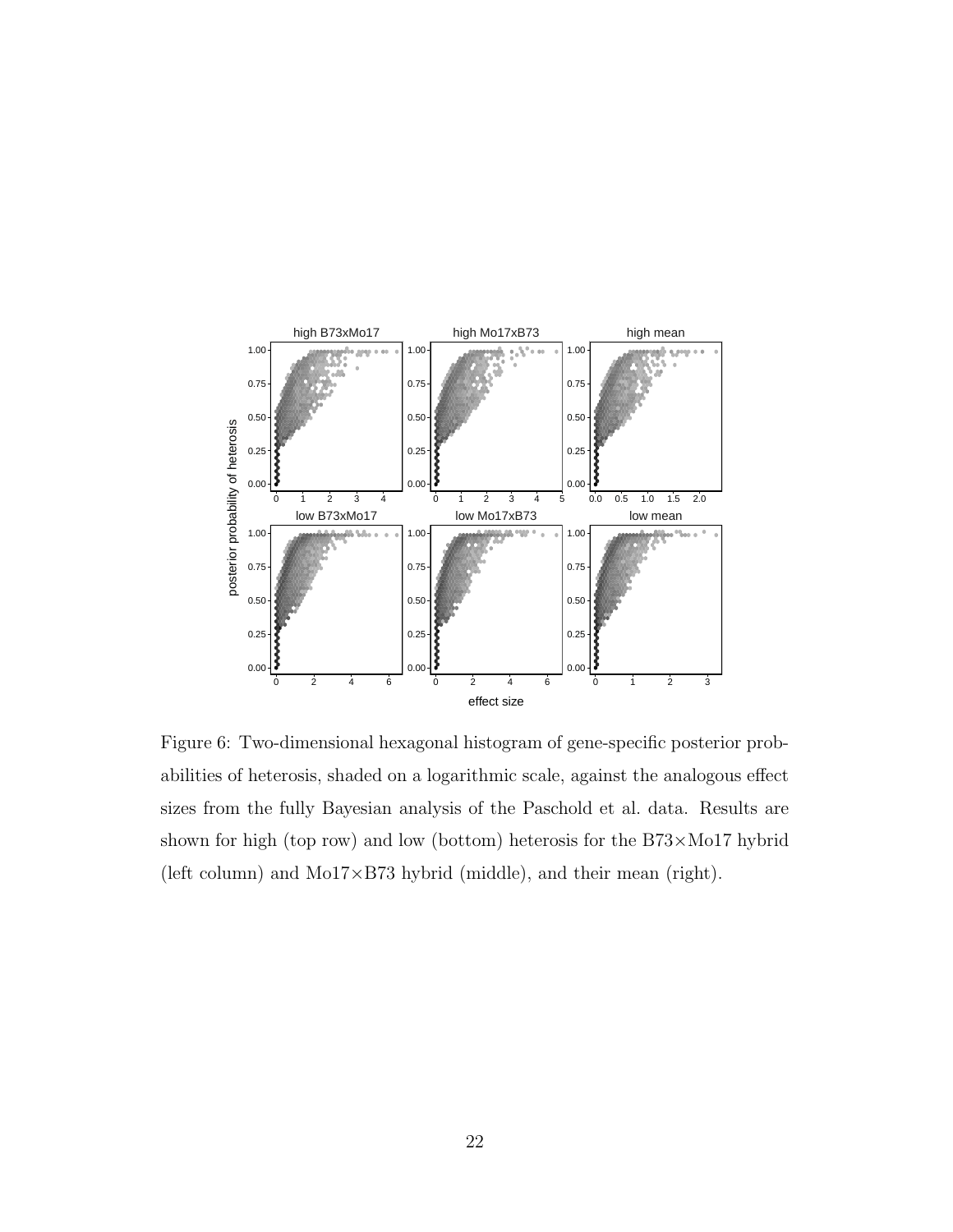for RNA-seq analysis are directly applicable. We used simulation studies to assess the fully Bayesian approach and compared it to two best-case-scenario eBayes counterparts. From our simulations, we found that our fully Bayesian method strongly shrunk estimates of important gene-specific parameters towards common means, which generally improved estimation relative to a non-hierarchical model. The fully Bayesian and eBayes methods performed equally well under all metrics considered. This finding supports the use of eBayes methods in RNA-seq analyses when good hyperparameter estimates are available. However, we did not investigate computationally efficient methods to obtain eBayes hyperparameter estimates. We also note that computationally there is little benefit to using eBayes relative to our fully Bayes method, e.g. 4.3 hours vs. 4.8 hours, unless the researcher selects a small subset of genes to evaluate in the second stage of an eBayes analysis. Finally, we analyzed the motivating RNA-seq dataset by Paschold et al. (2012) to evaluate the evidence for each of six types of heterosis and therefore provide guidance on genes that may be involved in the molecular mechanism for heterosis.

Our methodology has important application-level utility for practitioners in multipletesting scenarios such as genomics. Procedures for controlling the false discovery rate (FDR) usually require the null p-values to have a uniform distribution (Benjamini & Hochberg 1995, Storey 2003, Meinhausen & Rice 2006, Dudoit & Laan 2008), a condition that is typically violated when composite null hypotheses are tested (Bayarri & Berger 2000, Robins et al. 2000, Sun & McLain 2012, Dickhaus 2013). We avoid the need for such a tenuous assumption by dispensing with an explicit FDR control procedure altogether, opting instead for a fully Bayesian approach with a hierarchical model that shares information across genes (Muller et al. 2007). FDR control aside, this borrowing of information is associated with improvements in parameter estimation and gene detection (Landau & Liu 2013, Ji et al. 2014, Niemi et al. 2015).

Our results suggest some possible improvements to our model for future work. From Figure 1, the gene-specific parameters  $\beta_{g\ell}$  were poorly estimated if their true values are extreme for a given index element  $\ell$ . Specifically, low  $\beta_{g\ell}$ 's tended to be overestimated and high  $\beta_{g\ell}$ 's tended to be underestimated, i.e. the estimates of extreme  $\beta_{g\ell}$  parameters were overly shrunk towards their hierarchical means. If we assumed hierarchical distributions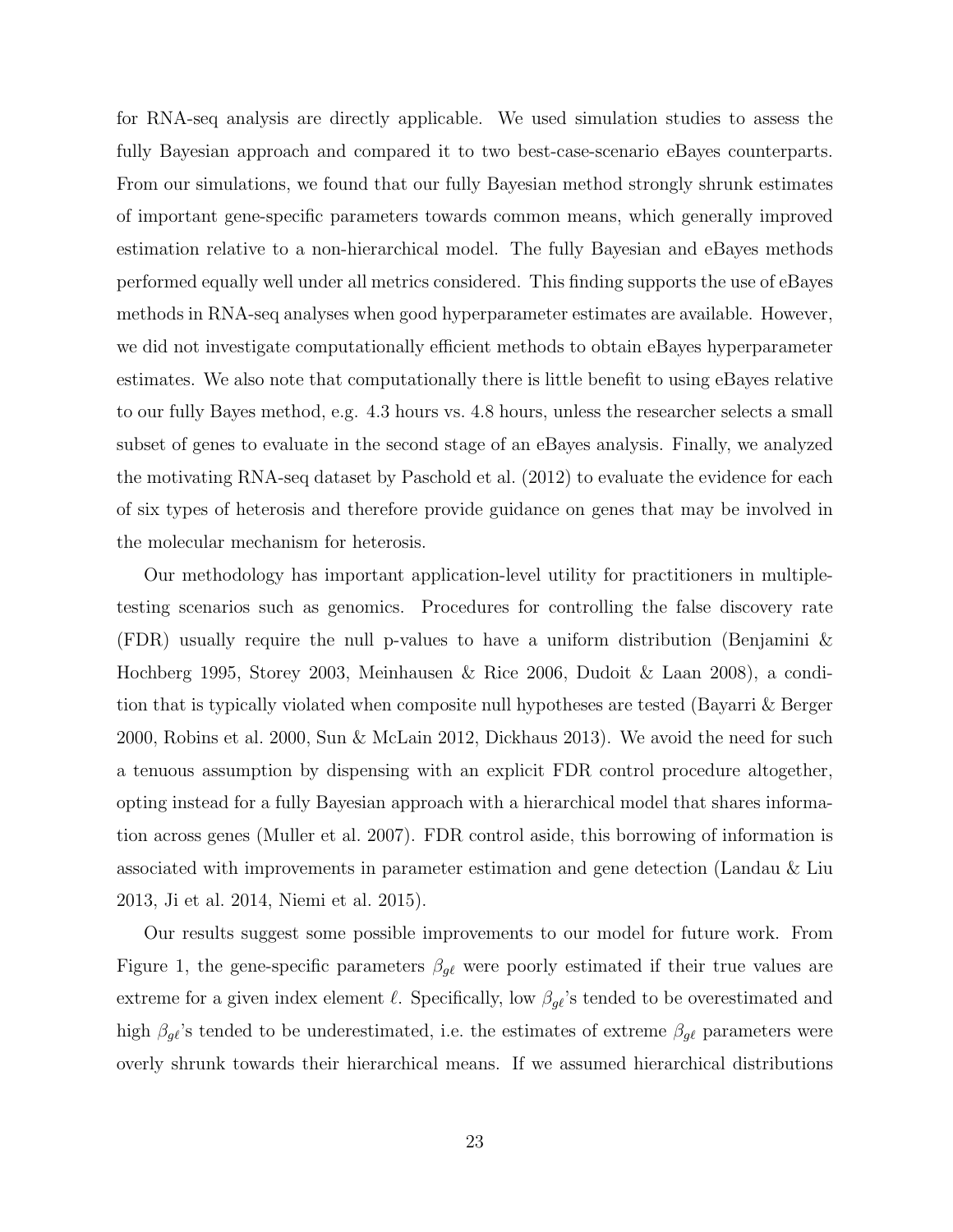with heavier tails, e.g. Laplace, Student  $t$ , or horseshoe (Carvalho et al. 2009), shrinkage should relax for extreme  $\beta_{g\ell}$ 's, and overall estimation, inference, and gene detection could improve. Alternatively, a semi-parametric approach, e.g. a Dirichlet process mixture (Muller & Mitra 2013, Liu et al. 2015), could be employed to estimate the distribution of the gene-specific parameters.

## 7 Supplementary Materials

Supplementary materials for this article are available online. The supplementary figures (Figure S1, Figures S2, etc.) are in a separate pdf document. Table S1 is a comma-separated values spreadsheet containing the total per-replicate gene expression counts of the Paschold et al. (2012) data, as well as fully Bayesian posterior estimates of the gene-specific heterosis probabilities, gene-specific parameter means and standard deviations, estimated effect sizes, and gene-specific parameter estimates from the edgeR method by McCarthy et al. (2012) from Section 4.1.

## 8 Acknowledgements

This research was supported by National Institute of General Medical Sciences (NIGMS) of the National Institutes of Health and the joint National Science Foundation / NIGMS Mathematical Biology Program under award number R01GM109458. The content is solely the responsibility of the authors and does not necessarily represent the official views of the National Institutes of Health or the National Science Foundation.

## References

- Anders, S. & Huber, W. (2010), 'Differential expression analysis for sequence count data', *Genome Biol*  $11(10)$ , R106.
- Bayarri, M. J. & Berger, J. O. (2000), 'P values for composite null models', Journal of the American Statistical Association 95(452), 1127–1142.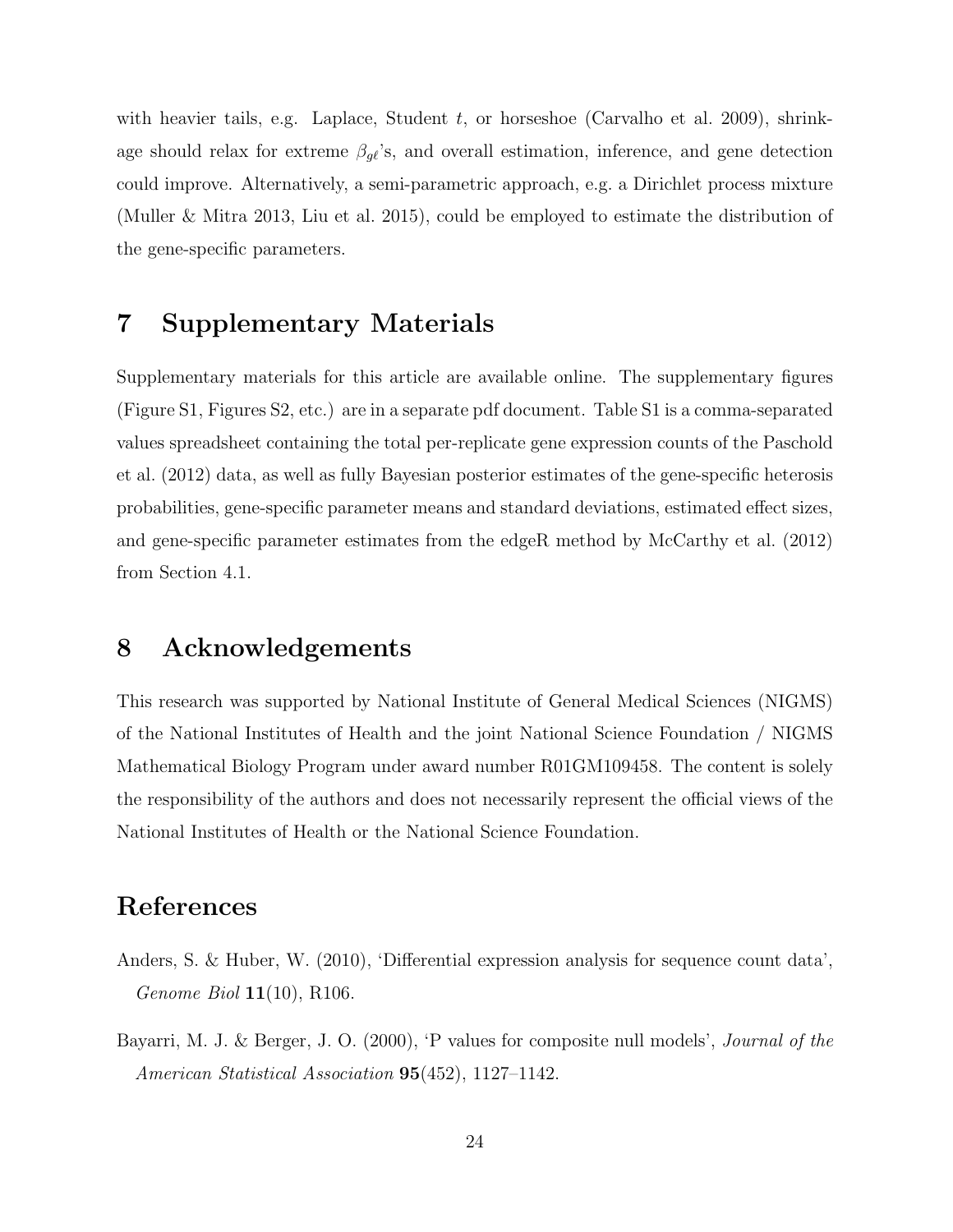- Benjamini, Y. & Hochberg, Y. (1995), 'Controlling the false discovery rate: A practical and powerful approach to multiple testing', Journal of the Royal Statistical Society. Series B (*Methodologcal*)  $57(1)$ , 289–300.
- Cabras, S. (2010), 'A note on multiple testing for composite null hypotheses', Journal of Statistical Planning and Inference 140(3), 659–666.
- Carvalho, C., Polson, N. & Scott, J. (2009), 'Handling Sparsity via the Horseshoe', Proceedings of the 12th International Conference on Artificial Intelligence and Statistics 5, 73–80.
- Chi, Z. (2010), 'Multiple hypothesis testing on composite nulls using constrained p-values', Electronic Journal of Statistics 4, 271–299.
- Coors, J. & Pandey, S. (1999), The Genetics and Exploitation of Heterosis in Crops, American Society of Agronomy, Crop Science Society of America.
- Dagum, L. & Menon, R. (1998), 'OpenMP: an industry standard api for shared-memory programming', Computational Science & Engineering, IEEE  $5(1)$ , 46–55.
- Darwin, C. (1876), The effects of cross and self fertilisation in the vegetable kingdom, John Murray.
- de Valpine, P., Paciorek, C., Turek, D., Anderson-Bergman, C. & Lang, D. T. (2016), 'nimble: Flexible bugs-compatible system for hierarchical statistical modeling and algorithm development'. R package version 0.5. URL last visited April 14, 2016. URL: http://r-nimble.org
- Dickhaus, T. (2013), 'Randomized p-values for multiple testing of composite null hypotheses', Journal of Statistical Planning and Inference 143(11), 1968–1979.
- Dudoit, S. & Laan, M. J. v. d. (2008), Multiple Testing Procedures with Applications to Genomics, Springer.
- Gelman, A., Carlin, J. B., Stern, H. S., Dunson, D. B., Vehtari, A. & Rubin, D. B. (2013), Bayesian Data Analysis, 3rd edn, CRC Press.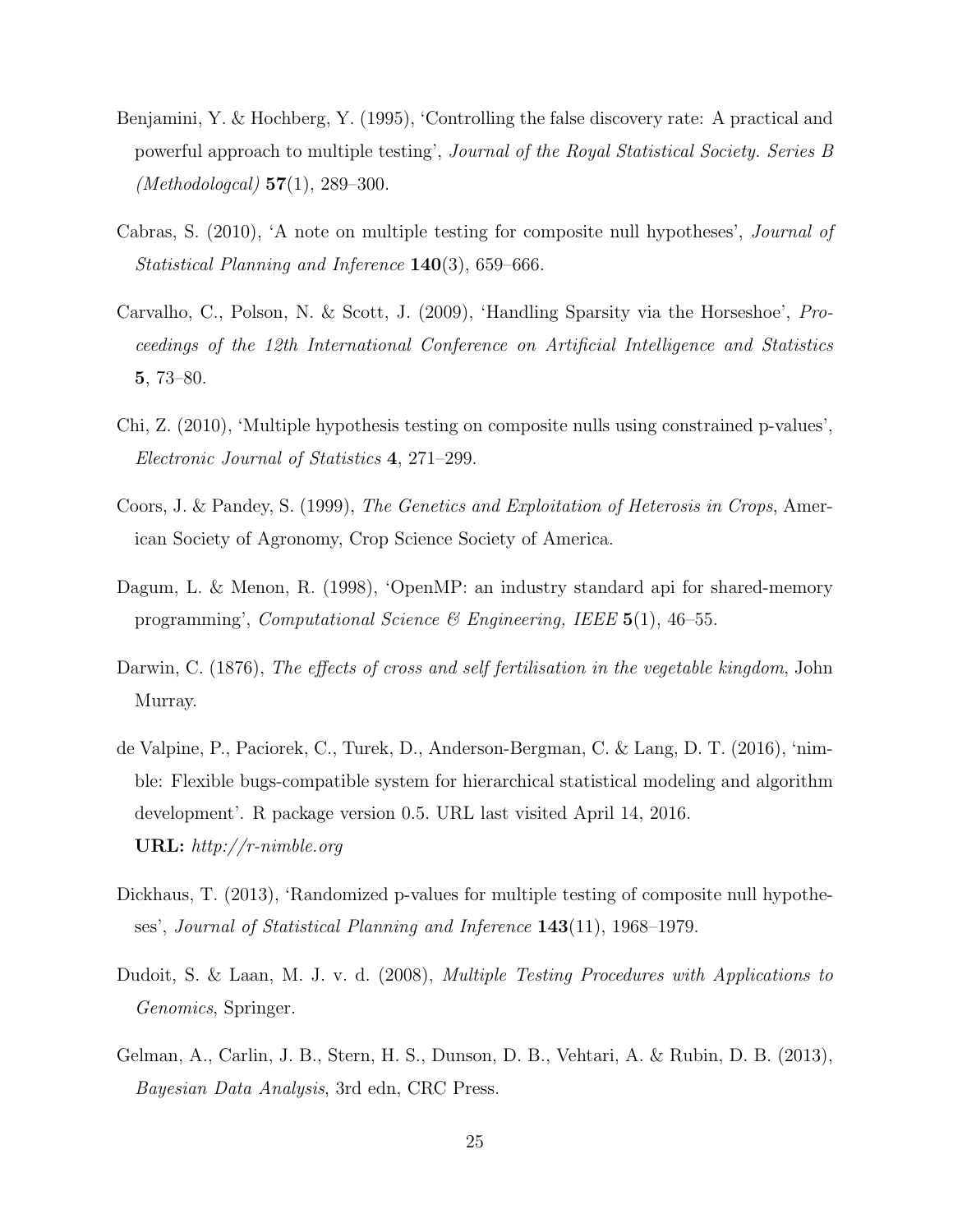- Gelman, A. & Rubin, D. B. (1992), 'Inference from iterative simulation using multiple sequences', Statistical Science 7(4), 457-472. URL: http://www.jstor.org/stable/2246093
- GitHub, Inc. (2016), 'GitHub'. URL last visited June 20, 2016. URL: https://github.com
- Hallauer, A. & Miranda, F. (1981), Quantitative Genetics in Maize Breeding, Iowa State University Press, Ames, IA.
- Hallauer, A. R., Carena, M. J. & Miranda Filho, J. (2010), *Quantitative genetics in maize* breeding, Vol. 6, Springer.
- Hardcastle, T. J. & Kelly, K. A. (2010), 'baySeq: empirical Bayesian methods for identifying differential expression in sequence count data',  $BMC$  Bioinformatics  $11(1)$ , 422.
- Hoecker, N., Keller, B., Piepho, H. & Hochholdinger F. (2006), 'Manifestation of heterosis during early maize (Zea mays L.) root development', Theoretical and Applied Genetics 112(3), 421–429.
- Ji, T., Liu, P. & Nettleton, D. (2014), 'Estimation and testing of gene expression heterosis', Journal of Agricultural, Biological, and Environmental Statistics 19(3), 319–337.
- Krieger, U., Lippman, Z. & Zamir, D. (2010), 'The flowering gene single flower truss drives heterosis for yield in tomato', *Nature Genetics* 42(5), 459–463.
- Landau, W. (2016a), 'fbseqCUDA: Release for version 0.0'. URL last visited June 20, 2016. URL: http://dx.doi.org/10.5281/zenodo.56054
- Landau, W. (2016b), 'fbseqOpenMP: Release for version 0.0'. URL last visited June 20, 2016. URL: http://dx.doi.org/10.5281/zenodo.56053
- Landau, W. (2016c), 'fbseqStudies: Release for version 0.0'. URL last visited June 20, 2016.

URL: http://dx.doi.org/10.5281/zenodo.56060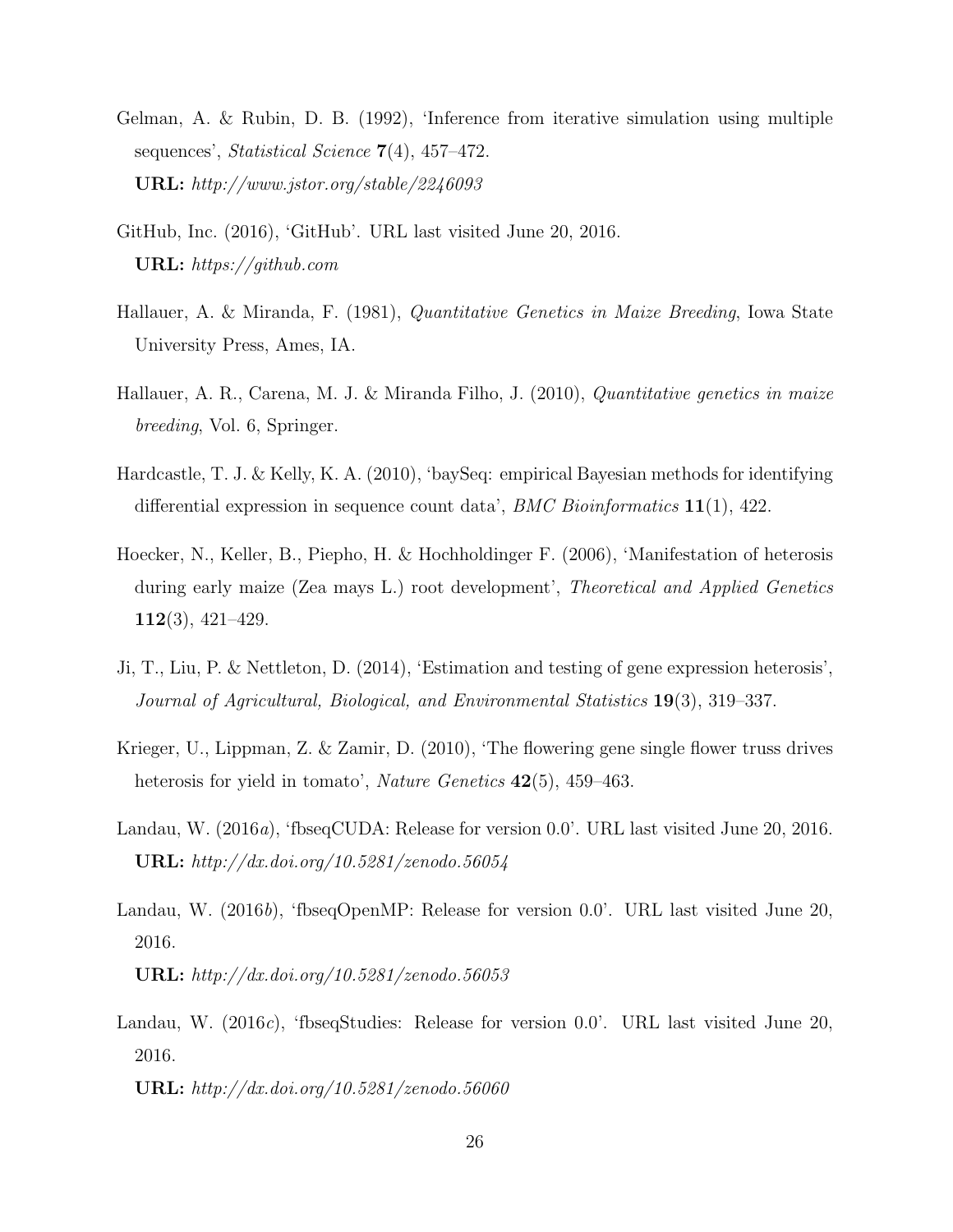- Landau, W. M. & Liu, P. (2013), 'Dispersion estimation and its effect on test performance in RNA-seq data analysis: a simulation-based comparison of methods', PLOS ONE 8(12).
- Landau, W. & Niemi, J. (2016a), A fully Bayesian strategy for high-dimensional hierarchical modeling using massively parallel computing. arXiv:1606.06659.
- Landau, W. & Niemi, J. (2016b), 'fbseq: Release for version 0.0'. URL last visited June 20, 2016.

URL: http://dx.doi.org/10.5281/zenodo.56052

- Leng, N., Dawson, J. A., Thomson, J. A., Ruotti, V., Rissman, A. I., Smits, B. M., Haag, J. D., Gould, M. N., Stewart, R. M. & Kendziorski, C. (2013), 'Ebseq: an empirical bayes hierarchical model for inference in rna-seq experiments', Bioinformatics p. btt087.
- Lippman, Z. & Zamir, D. (2007), 'Heterosis: revisiting the magic', Trends in Genetics  $23(2)$ , 60–66.
- Lithio, A. & Nettleton, D. (2015), 'Hierarchical modeling and differential expression analysis for RNA-seq experiments with inbred and hybrid genotypes', Journal of Agricultural, Biological, and Environmental Statistics 20(4), 598–613.
- Liu, F., Wang, C. & Liu, P. (2015), 'A semi-parametric bayesian approach for differential expression analysis of RNA-seq data', Journal of Agricultural, Biological, and Environmental Statistics 20(4).
- Lunn, D. J., Thomas, A., Best, N. & Spiegelhalter, D. (2000), 'WinBUGS-a Bayesian modelling framework: concepts, structure, and extensibility', Statistics and computing  $10(4)$ , 325–337.
- Lunn, D., Spiegelhalter, D., Thomas, A. & Best, N. (2009), 'The BUGS project: Evolution, critique and future directions', Statistics in medicine 28(25), 3049–3067.
- McCarthy, D., Chen, Y. & Smyth, G. (2012), 'Differential expression analysis of multifactor RNA-seq experiments with respect to biological variation', Nucleic Acids Research  $40(10)$ , 4288-4297.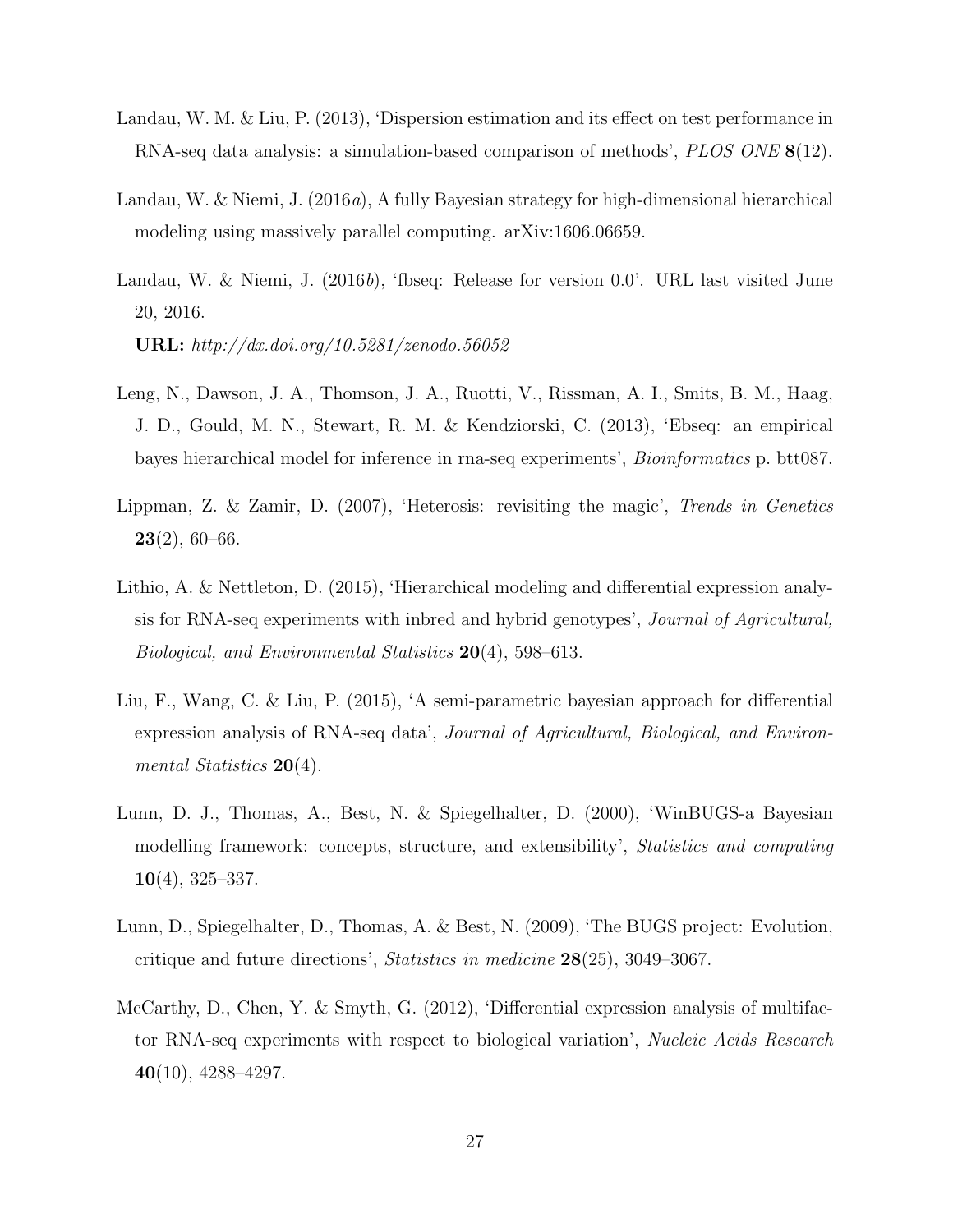- Meinhausen, N. & Rice, J. (2006), 'Estimating the proportion of false null hypotheses among a large number of independently tested hypotheses', Annals of Statistics 34(1), 373–393.
- Muller, P. & Mitra, R. (2013), 'Bayesian nonparametric inference why and how', *Bayesian* Analysis 8(2), 269–302. URL: https://projecteuclid.org/euclid.ba/1369407550
- Muller, P., Parmigiani, G. & Rice, K. (2007), *Bayesian Statistics*, 8 edn, Oxford University Press.
- Niemi, J., Mittman, E., Landau, W. & Nettleton, D. (2015), 'Empirical bayes analysis of RNA-seq data for detection of gene expression heterosis', Journal of Agricultural, Biological, and Environmental Statistics 20(4), 614–628. URL: http://dx.doi.org/10.1007/s13253-015-0230-5
- Oshlack, A., Robinson, M. D. & Young, M. D. (2010), 'From RNA-seq reads to differential expression results', Genome Biology 11(220).
- Paschold, A., Jia, Y., Marcon, C., Lund, S., Larson, N. B., Yeh, C.-T., Ossowski, S., Lanz, C., Nettleton, D., Schnable, P. S. et al. (2012), 'Complementation contributes to transcriptome complexity in maize (Zea mays  $L$ .) hybrids relative to their inbred parents', Genome research 22(12), 2445–2454.
- Plummer, M. et al. (2003), JAGS: A program for analysis of Bayesian graphical models using Gibbs sampling, in 'Proceedings of the 3rd international workshop on distributed statistical computing', Vol. 124, Technische Universit at Wien Wien, Austria, p. 125.
- R Core Team (2016), R: A Language and Environment for Statistical Computing, R Foundation for Statistical Computing, Vienna, Austria. URL last visited March 25, 2016. URL: http://www.R-project.org/
- Riday, H. & Brummer, E. (2002), 'Heterosis of agronomic traits in alfalfa', Crop science 42(4), 1081–1087.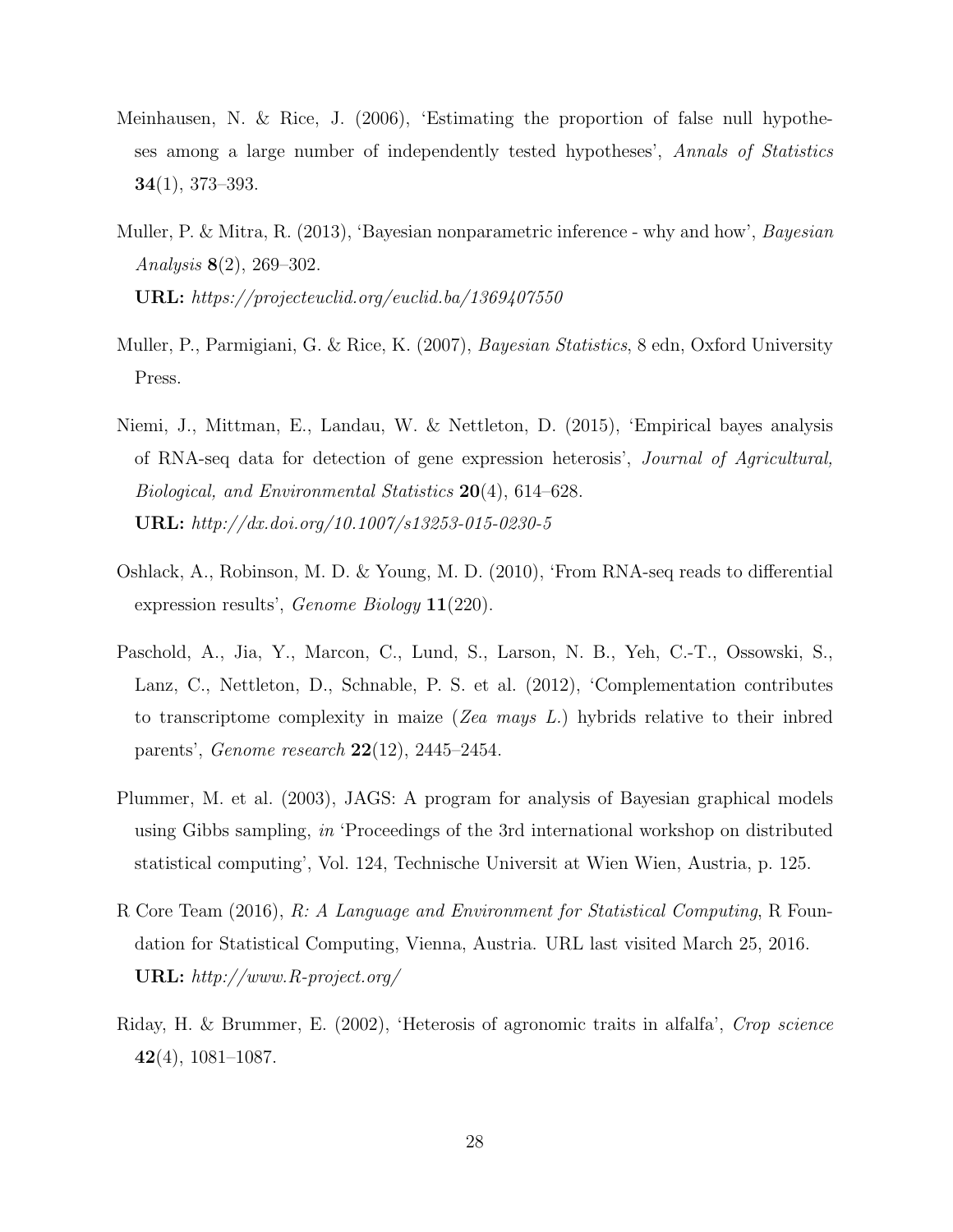- Robins, J. M., Vaart, A. v. d. & Ventura, V. (2000), 'Asymptotic distribution of p values in composite null models', Journal of the American Statistical Association 95(452), 1143– 1156.
- Robinson, M. & Oshlack, A. (2010), 'A scaling normalization method for differential expression analysis of RNA-seq data', Genome Biology 11(3), R25.
- Romano, J. & Shaikh, A. (2006), 'Stepup procedures for control of generalizations of the family wise error rate', Annals of Statistics 34(4), 1850–1873.
- Schnable, P., Ware, D., Fulton, R., Stein, J., Wei, F., Pasternak, S., Liang, C., Zhang, J., Fulton, L. & Graves, T.A., e. a. (2009), 'The B73 maize genome: complexity, diversity, and dynamics.', Science 326(5956), 1112–1115.
- Si, Y. & Liu, P. (2013), 'An optimal test with maximum average power while controlling fdr with application to rna-seq data', *Biometrics*  $69(3)$ , 594–605.
- Springer, N. & Stupar, R. (2007), 'Allelic variation and heterosis in maize: How do two halves make more than a whole?', *Genome research*  $17(3)$ , 264–275.
- Stan Development Team (2014), 'RStan: the R interface to Stan, version 2.5.0'. URL: http://mc-stan.org/rstan.html
- Storey, J. D. (2003), 'The positive false discovery rate: a Bayesian interpretation and the q-value', The Annals of Statistics  $31(6)$ , 2013–2035.
- Sun, W. & McLain, A. C. (2012), 'Multiple testing of composite null hypotheses in heteroscedastic models', Journal of the American Statistical Association 107(498), 673–687.
- Swanson-Wagner, R., Jia, Y., DeCook, R., Borsuk, L., Nettleton, D. & Schnable, P. (2006), 'All possible modes of gene action are observed in a global comparison of gene expression in a maize F1 hybrid and its inbred parents', Proceedings of the National Academy of Sciences 103(18), 6805–6810.
- Wang, J., Tian, L., Lee, H., Wei, N., Jiang, H., Watson, B., Madlung, A., Osborn, T. C., Doerge, R. W., Comai, L. & Chen, Z. J. (2006), 'Genomewide nonadditive gene regulation in arabidopsis allotetraploids', *Genetics*  $172(1)$ , 507–517.